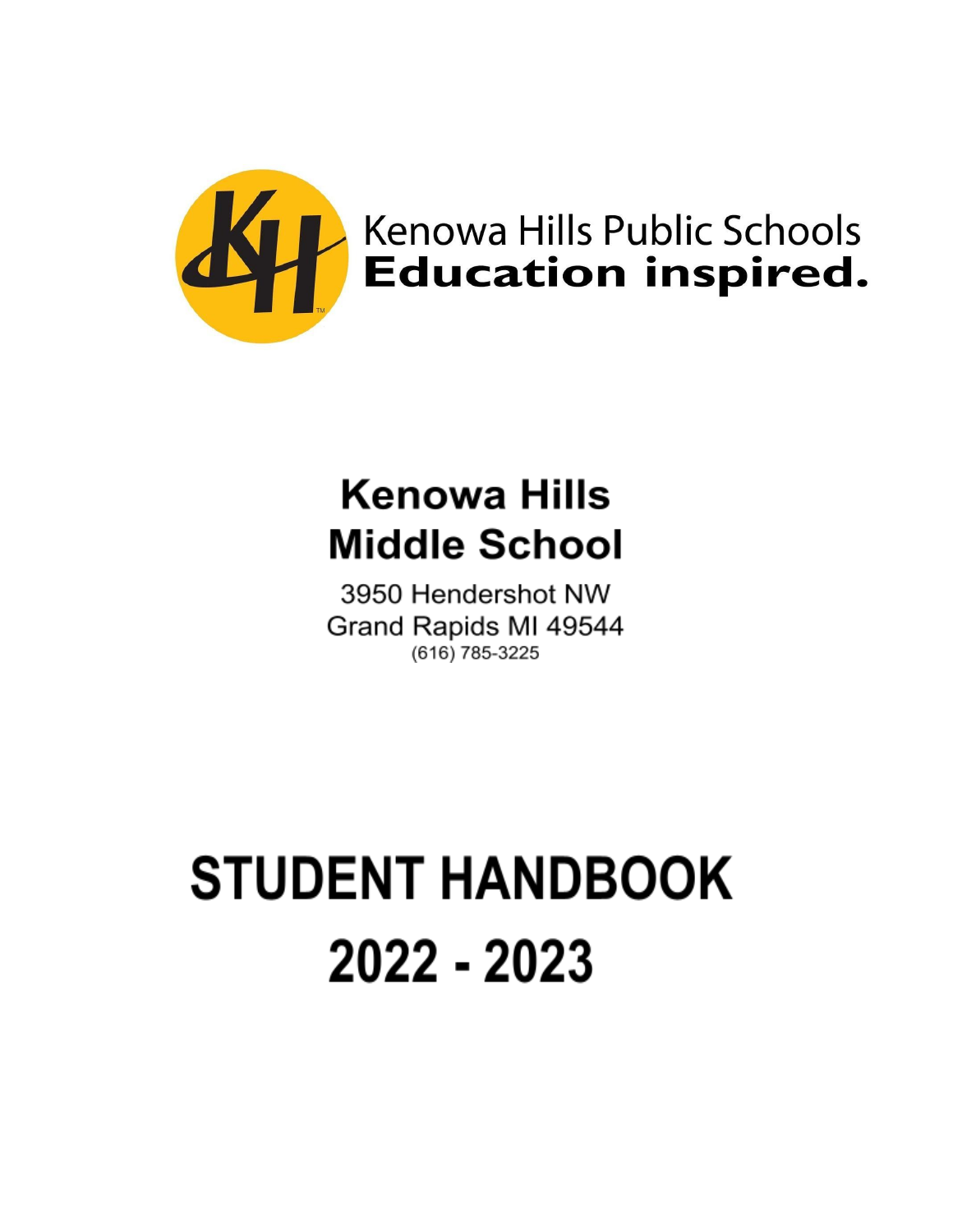## **TABLE OF CONTENTS**

| <b>ITEM</b>                         | <b>PAGE</b>    |
|-------------------------------------|----------------|
| KENOWA HILLS PUBLIC SCHOOLS BELIEFS | $\overline{4}$ |
| LIFELONG GUIDELINES/LIFE SKILLS     | 5              |
| <b>ATTENDANCE</b>                   | 6              |
| <b>ADVANCED ABSENCE PERMITS</b>     | 6              |
| PERMIT TO LEAVE BUILDING / PREMISE  | 6              |
| <b>TARDINESS</b>                    | 6              |
| <b>HALL PASSES</b>                  | 6              |
| <b>REPORT CARDS</b>                 | 6              |
| <b>ACADEMIC HONOR ROLL</b>          | 7              |
| PERSONAL MASTERY                    | 7              |
| HIGH SCHOOL CREDIT                  | 7              |
| <b>ACADEMIC INTEGRITY</b>           | 7              |
| <b>CUMULATIVE RECORDS</b>           | 7              |
| <b>COUNSELING</b>                   | 8              |
| <b>MEDIA CENTER</b>                 | 8              |
| ATHLETIC PROGRAM                    | 8              |
| ATHLETIC CODE OF CONDUCT            | 8              |
| ATHLETIC ELIGIBILITY                | 11             |
| <b>DRESS</b>                        | 11             |
| <b>ASSEMBLIES</b>                   | 12             |
| <b>ACTIVITIES</b>                   | 12             |
| DANCES/ACTIVITY DAYS                | 12             |
| <b>BIRTHDAYS</b>                    | 12             |
| <b>PARTIES</b>                      | 13             |
| <b>VISITORS</b>                     | 13             |
| <b>LOST AND FOUND</b>               | 13             |
| <b>CAFETERIA</b>                    | 13             |
| LUNCH LINE RULES                    | 13             |
| <b>NOON / LUNCH PERIODS</b>         | 13             |
| <b>MEDICATION AT SCHOOL</b>         | 13             |
| <b>CARE OF BUILDING</b>             | 13             |
| <b>CARE OF TEXTBOOKS</b>            | 14             |
| <b>CARE OF CHROMEBOOKS</b>          | 14             |
| <b>SALES</b>                        | 14             |
| <b>FIRE ALARM / DRILLS</b>          | 14             |
| <b>ELECTRONIC DEVICES</b>           | 14             |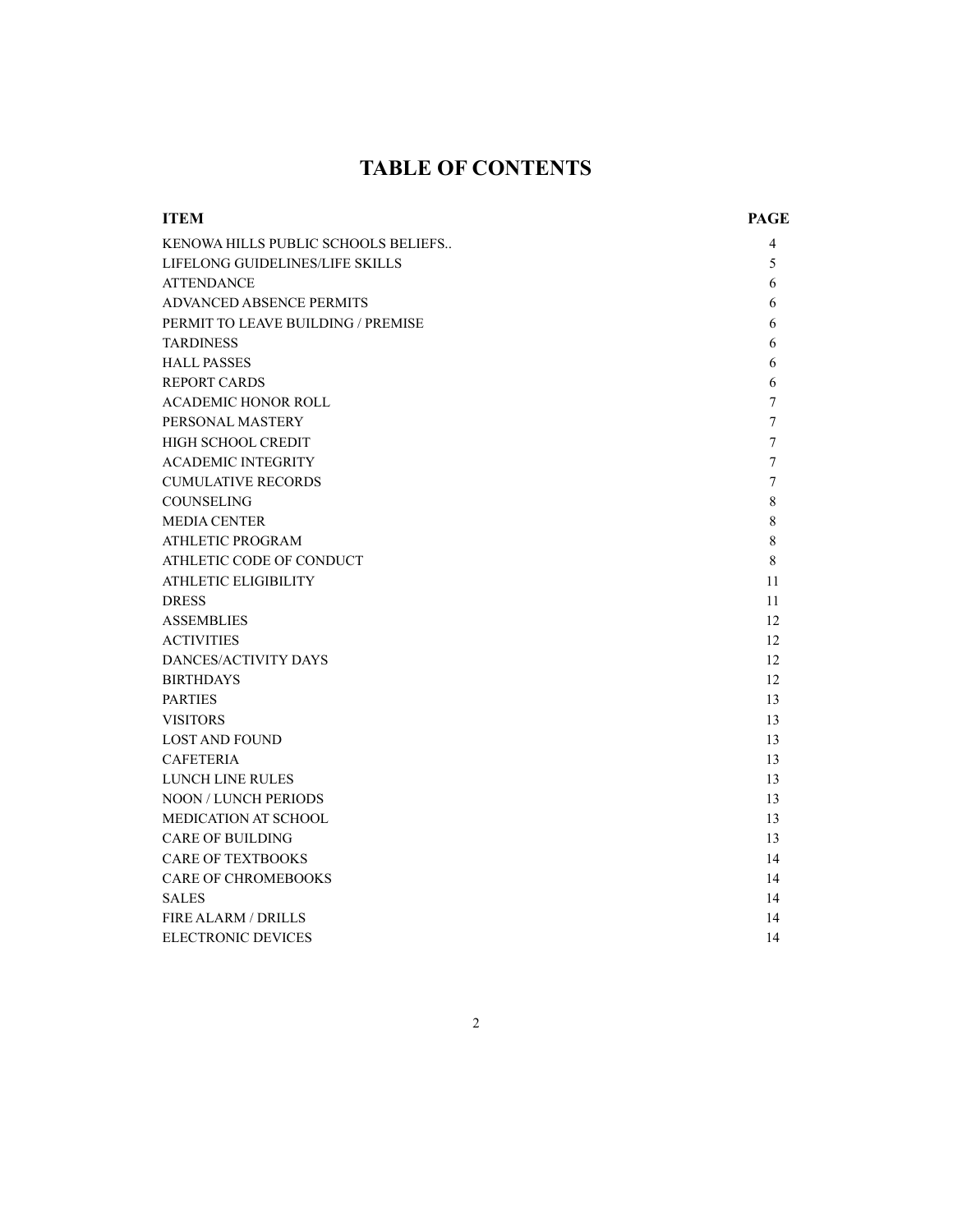#### **TABLE OF CONTENTS - CONTINUED**

| <b>ITEM</b>                                                            | <b>PAGE</b> |
|------------------------------------------------------------------------|-------------|
| <b>LOCKERS / LOCKS</b>                                                 | 15          |
| <b>DETENTIONS</b>                                                      | 15          |
| <b>SUSPENSIONS</b>                                                     | 15          |
| <b>RESTORATIVE PRACTICE</b>                                            | 16          |
| <b>DISCIPLINE</b>                                                      | 16          |
| <b>BUS TRANSPORTATION</b>                                              | 16          |
| <b>SEVERE WEATHER</b>                                                  | 16          |
| HEALTH AND REPRODUCTIVE EDUCATION                                      | 17          |
| TOBACCO FREE SCHOOLS LAW                                               | 17          |
| BULLYING AND OTHER AGGRESSIVE BEHAVIOR TOWARD STUDENTS                 | 17          |
| DANGEROUS WEAPONS AND FIREARMS POLICY                                  | 18          |
| ADDITIONAL BOARD POLICY ADOPTIONS                                      | 19          |
| (PHYSICAL/VERBAL ASSAULT)                                              | 19          |
| NOTICE OF NON-DISCRIMINATION                                           | 19          |
| RELEASE OF DIRECTORY INFORMATION                                       | 19          |
| NOTIFICATION OF RIGHTS UNDER FAMILY EDUCATIONAL RIGHTS AND PRIVACY ACT | 19          |
| TITLE IX PROCEDURES                                                    | 20          |
| NOTIFICATION OF RIGHTS TO REQUEST PERSONAL CURRICULUM (PC)             | 26          |
| MODIFYING MICHIGAN MERIT CURRICULUM REQUIREMENTS FOR GRADUATION        | 26          |
| <b>KENOWA HILLS GRADING SCALE</b>                                      | 29          |
| <b>COVID SAFETY GUIDELINES</b>                                         | 30          |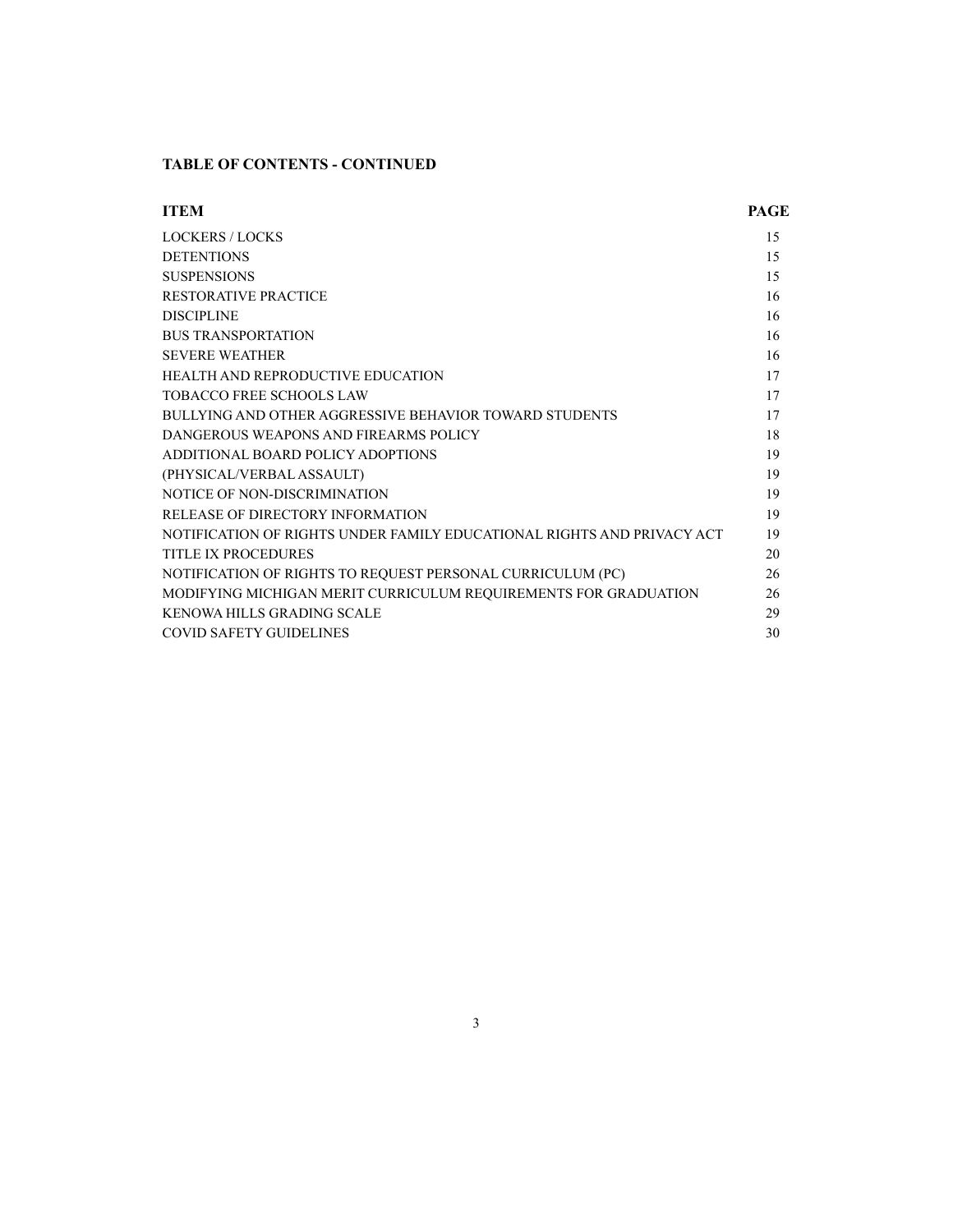#### **KENOWA HILLS PUBLIC SCHOOLS**

#### **High levels of learning for each and every student.**

#### **BELIEFS**

#### **We believe that........**

It is our responsibility to teach all children effectively and provide equitable opportunities for learning

- All students can learn in their own unique way
- The quality of the future depends on the education of all individuals
- Learning is a life-long process that enriches the quality of life
- Change is an opportunity to achieve excellence
- All individuals have equal and intrinsic worth
- A safe, caring environment promotes learning
- The school is a community resource
- Individuals must exercise their rights and privileges responsibly
- Understanding and respecting cultures is essential to living and working in a global society

## **HIGH EXPECTATIONS AND A POSITIVE ATTITUDE IMPACT INDIVIDUAL ACHIEVEMENT AND SELF-ESTEEM**

#### **LIFELONG GUIDELINES**

**TRUSTWORTHINESS**: To act in a manner that makes one worthy of trust and confidence

**TRUTHFULNESS**: To act with personal responsibility and mental accountability

**ACTIVE LISTENING**: To listen attentively and with the intention of understanding

**NO PUT-DOWNS**: To never use words, actions, and/or body language that degrade, humiliate, or dishonor others

**PERSONAL BEST**: To do ones best given the circumstances and available resources

#### **LIFE SKILLS**

**CARING**: To feel and show concern for others

**COMMON SENSE**: To use good judgment

**COOPERATION**: To act according to one's beliefs despite fear of adverse consequences

**COURAGE**: To act according to one's beliefs despite fear of adverse consequences

**EFFORT**: To do your best

**FLEXIBILITY**: To be willing to alter plans when necessary

**FRIENDSHIP**: To make and keep a friend through mutual trust and caring

**INITIATIVE:** To do something of one's own free will, because it needs to be done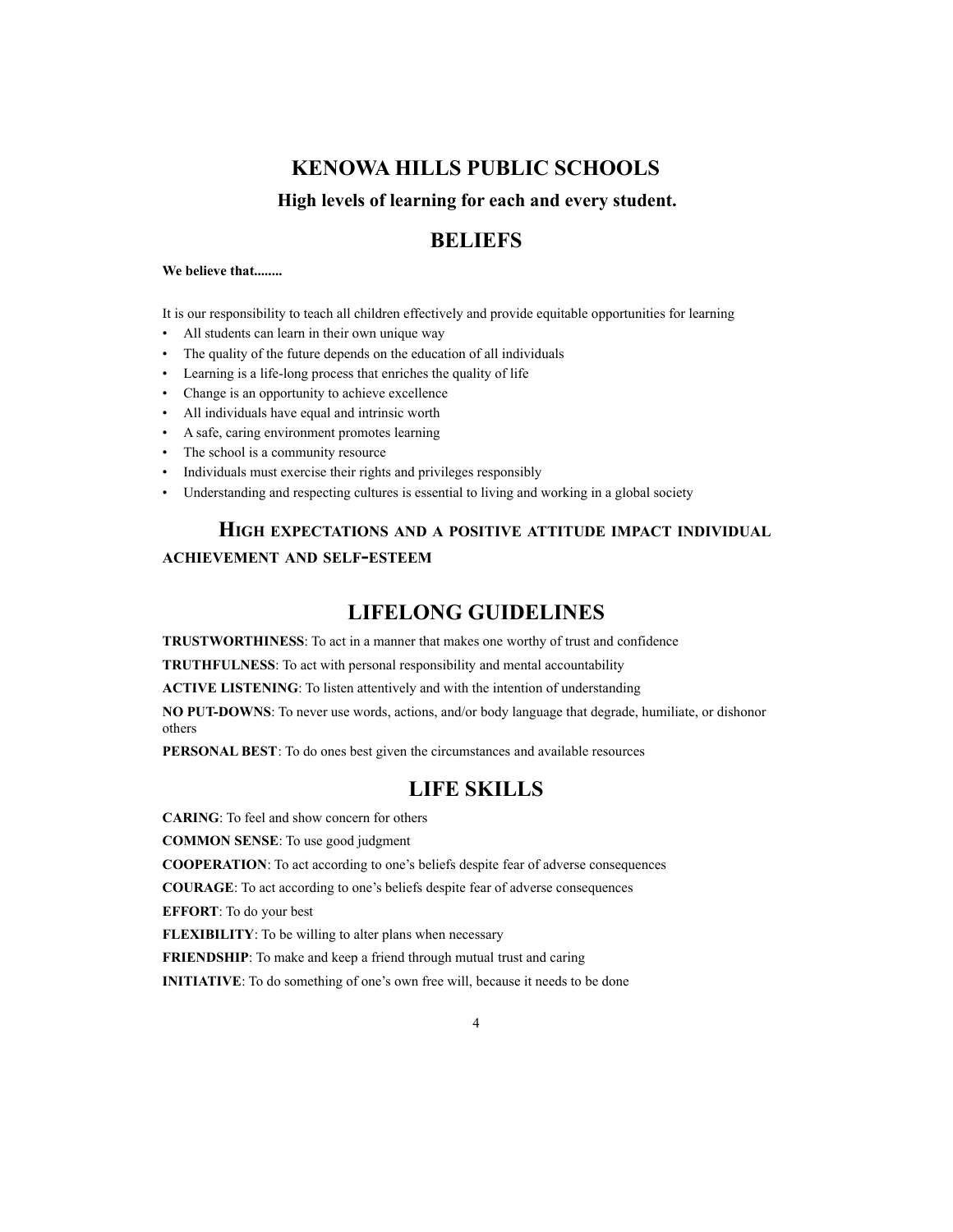**INTEGRITY**: To act according to a sense of what's right and wrong

**ORGANIZATION**: To plan, arrange, and implement in an orderly way; to keep things orderly and ready to use

PATIENCE: To wait calmly for someone or something

**PERSEVERANCE**: To keep at it

**PRIDE**: Satisfaction from doing one's personal best

**PROBLEM SOLVING**: To create solutions to difficult situations and everyday problems

**RESOURCEFULNESS**: To respond to challenges and opportunities in innovative and creative ways

**RESPONSIBILITY**: To respond when appropriate; to be accountable for one's actions

**SENSE OF HUMOR**: To laugh and be playful without harming others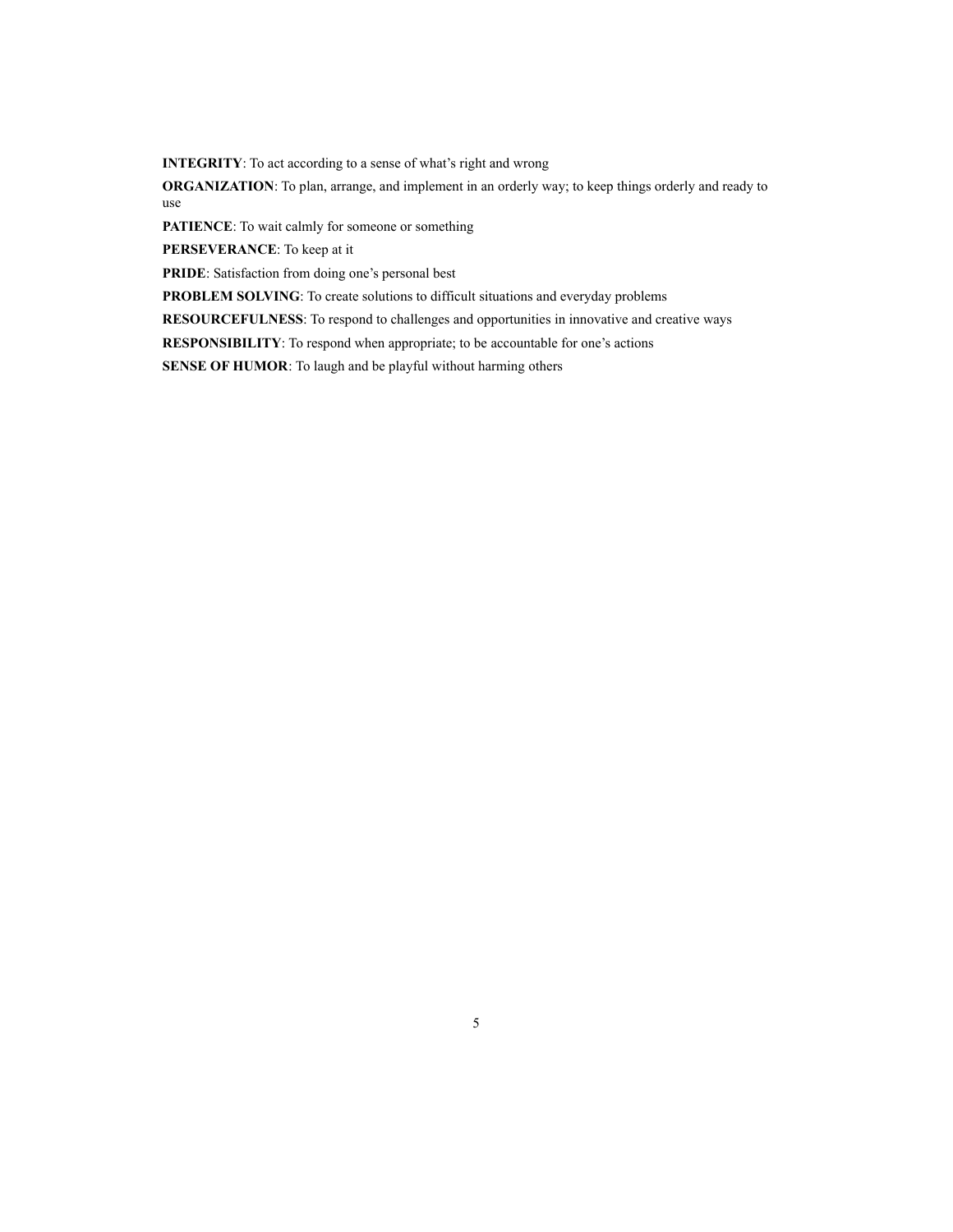#### **ATTENDANCE**

A student's academic success is enhanced by regular attendance. State law makes it the responsibility of the parents to see that their child is in regular attendance. If a student is unable to come to school, the parent should call school (785-3225) to excuse their child. If a phone call is not made, a follow-up call will be made by the school. If contact is not made, the student is required to bring in a parent signed note when they return to school. If the student returns without a phone call or note, the absence will remain unexcused until such requirements are met.

A student coming to school after school has started for the day must first report to the office. They must have a signed parent note or make parent contact by phone to excuse the tardiness.

Doctor/dentist notes are required for a non-chargeable absence.

Students are responsible for finding out what their make-up work is after an absence.

Skipping classes, lunch and unexcused absences could result in detentions or suspension.

#### **TRUANCY**

Chronic Absenteeism is when students miss 10% or more of scheduled school days (to date). This includes excused and unexcused absences.

Truancy is ten unexcused absences in a school year.

If a student is chronically absent/truant, the following steps will be taken.

1. The office will contact the parents of any student exhibiting chronic absenteeism or truancy by letter, email or phone.

2. If attendance issues persist, a meeting will be called between the parent,student and KHMS administrator. The KentISD Office of Attendance and Truancy will also be notified to support our efforts. An attendance improvement plan will be established (which could include, but is not limited to loss of privileges to attend dances, sporting events). This meeting may happen at home, with the School Resource Officer, if parents fa il to attend.

3. If improvement is not noted, a referral, for

Truancy Action, to the Kent County Truancy officer will be made.

## **ADVANCED ABSENCE PERMITS**

Parents are to notify the school in writing or by phone when they know in advance that a student will be absent for an extended length of time. The student must obtain teacher's signatures on the note signifying homework was assigned and return the note to the office.

## **PERMIT TO LEAVE BUILDING/PREMISE**

If a student must leave the building for any reason such as illness, doctor/dental appointment, etc., the office must be notified as early in the day as possible. A written permission slip will be issued. This will enable us to know where our students are at any given time.

Parents of those students who leave the building without permission will be notified and an appropriate course of action will be determined for those students. This action could include detentions or suspensions.

#### **TARDINESS**

When a student is late for class without a pass from their previous class, the disciplinary procedures will be:  $1^{\overline{st}}$  offense – teacher will discuss tardiness with the student.  $2<sup>nd</sup>$  offense – consequence will be at teacher's discretion. 3rd offense – teacher will assign detention.  $4^{\text{th}} \& 5^{\text{th}}$  offense – same as  $3^{\text{rd}}$  offense.  $6^{\text{th}}$ offense or more – student is referred to the assistant principal. This procedure will be used for each trimester of the school year.

#### **HALL PASSES**

If a student has permission to leave their classroom, they must have a pass from the teacher.

#### **REPORT CARDS**

Every trimester a progress report will be issued in an effort to let both the students and parents know what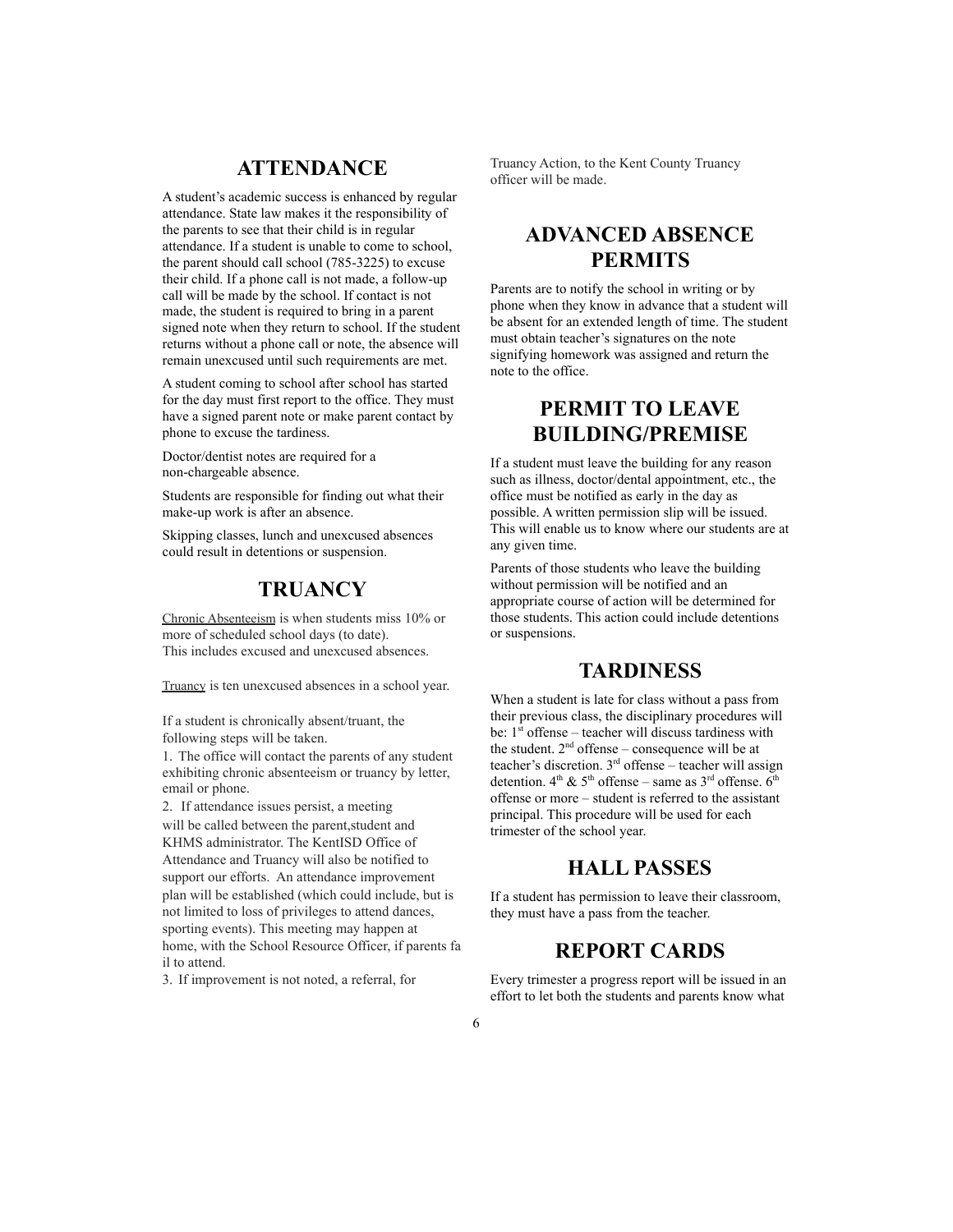progress has been made during the trimester. The report card will contain letter grades, citizenship marks, and teacher comments.

## **ACADEMIC HONOR ROLL**

To achieve Academic Honor Roll status a student must have a grade point average between 3.50 and 4.00. A student with a grade point average of 3.00 to 3.49 will achieve Honorable Mention status.

#### **PERSONAL MASTERY**

**GRADING:** Homework will be viewed as practice and not count toward the students' final grade. Final grades will be comprised of assessments only.

\*Students must pass 80% of the assessments at 70% or higher to move onto the next level.

**RETAKES:** Retakes on assessments will be available provided the student has done work that is corrective in nature and has evidence of that work. There is a maximum of 2 retakes on each assessment and the highest grade obtained will be counted.

**TEACHER PACE**: Students who are behind teacher pace will be afforded a number of additional supports to regain teacher pace which may or may not be mandatory. These supports may include advisory support, after school tutoring,  $7<sup>th</sup>$  hour, single hour intervention,  $\frac{1}{2}$  day intervention, full day intervention and summer school.

**RETENTION**: . As a general guideline, students who are 50% or more behind teacher pace in three or more core classes will be subject to retention.

## **HIGH SCHOOL CREDIT**

**High School Credit (starting with the Class of 2014).** High School credits may be earned in specific classes at the middle school. The grades earned in these classes will start students' High School Grade Point Average (GPA). Before taking a high school class at the Middle School it is advisable to discuss this with Mrs. Saum or your current teacher for additional input. Parents and/or students interested in earning credit at the Middle School towards their High School graduation should visit the Michigan Merit Curriculum Graduation Requirements website at: [www.michigan.gov/documents/mde/FAQ](http://www.michigan.gov/documents/mde/FAQ).

## **ACADEMIC INTEGRITY**

The administration and teaching staff believe that you have a significant responsibility in the area of honesty and integrity regarding all schoolwork. Academic integrity means representing oneself and one's work honestly. Misrepresentation is cheating since it means a student is claiming credit for another's ideas or work and is, thereby, trying to receive a grade not actually earned. Cheating includes using materials, books, notes, and/or internet resources when not authorized by the teacher. Cheating is also copying another person's work, allowing another student to copy his/her work, plagiarizing from the work of others, and using someone else's work or ideas without giving the other person credit. Being an accessory to cheating is as serious as cheating itself. Therefore, consequences for both are listed. Dishonesty, whether in tests or daily work, needs no repetition to be considered a serious offense. Because of the aforementioned beliefs, students caught cheating will face the following consequences:

1st Offense: Teacher contacts parent, 1 Day In-School Suspension

2nd Offense: Teacher contacts parent, 2 Day Suspension

3rd Offense: Teacher contacts parent, 4 Day Suspension

\*Days of suspensions will progress with each offense up to 10 days.

Students are expected to give their best effort on all state and district standardized tests. Students who fail to give their best effort may be prohibited from attending extracurricular activities, school dances, assemblies, and/or school sponsored field trips.

#### **CUMULATIVE RECORDS**

Permanent records are kept on file for each student. Information such as subjects taken, grades received, attendance, health, birth, and achievement records, and other pertinent information about each student is kept in these cumulative records. It is a distinct advantage for students to build as fine a record as possible.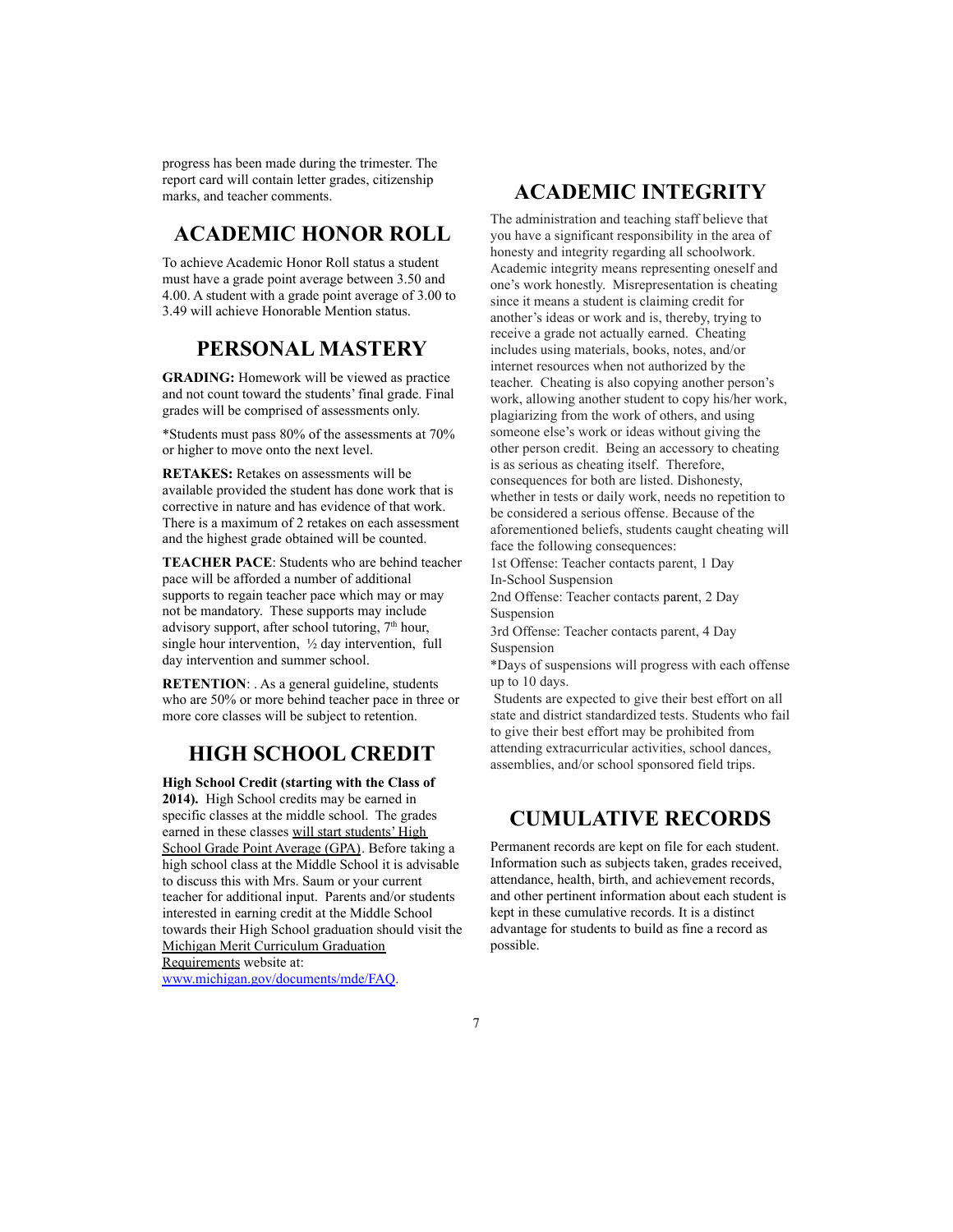## **COUNSELING**

Middle school students are challenged with many decisions and choices concerning personal, family, academic, social, and career options. Often these decisions can lead to confusion, uncertainty and doubts about one's self. Our role as school counselors is to work with you to help you clarify your choices concerning these issues. Also, to help you understand how decisions you make now will affect your choices and options in the future.

#### **MEDIA CENTER**

The Media Center is for all students. Students may check out books for reading, research, and study. Students may access the computerized card catalog to locate books of fiction or nonfiction and reference books. Media Center computers are available for students to do word processing and other computer projects for school. The Internet may also be accessed for the purpose of research. In order to use the media center during class or lunch, a student must have a pass from a teacher. Students are to follow all media center rules and regulations.

#### **ATHLETIC PROGRAM**

A seventh and eighth grade interscholastic athletic program is offered for both boys and girls. Our emphasis is on a comprehensive and well-organized athletic program, designed to provide opportunities for students to participate in a variety of activities. These activities are: Co-Ed Cross Country, Boys and Girls Basketball, Girls Volleyball, Wrestling, Cheerleading, Co-Ed Tennis, Swimming/Diving and Co-Ed Track & Field.

Since playing on these teams is not only an honor, but also involves representing the school in athletic situations, a special set of regulations regarding conduct has been adopted by the Board of Education and will be in effect at the middle school and high school. (see Athletic Code Of Conduct)

Any student who rides a Kenowa Hills bus to an athletic event must also return to school by bus as stated in the Kenowa Hills Board of Education "Field Trip" policy. The only exception is if parents or guardians pick their child up at the event after getting approval from the coach.

## **ATHLETIC CODE OF CONDUCT**

Any member of a Kenowa Hills athletic team is responsible for knowing and adhering to the school and team rules. These school rules will be considered violations in and out of season and on or off school property. Compliance will begin when the student is given a high school or middle school handbook. Upon beginning high school as a ninth grader, athletic suspensions will continue until completed.

A student is considered an athlete once they participate in their first athletic practice at Kenowa Hills High school. They will continue to be classified as an athlete until the last spring sports season is complete of their senior year. If you do wish to be an athlete, a big part of this is following s simple set of training rules, which the department of athletics believes to be fair.

#### **Policies/Guidelines**

Elastic Clause: The school reserves the right to set forth as part of the Athletic Code of Conduct those rules and regulations necessary and proper for carrying into execution the athletic program of the school, which are not specifically stated here, or as the need arises.

Joining a Team: All students are welcome to join/tryout for any team. If a student decides to inquire about joining a team after the official MHSAA practice dates have begun, they must meet with the Athletic Director and the coach, who will determine whether or not a student may join the team (the student cannot practice with the team prior to the meeting with the Athletic Director and the coach). No student can try out for a team after cuts are made. A student who enrolls at after the "cuts" date may be allowed to try out with the approval of the Athletic Director and the coach.

Equipment: School equipment and uniforms issued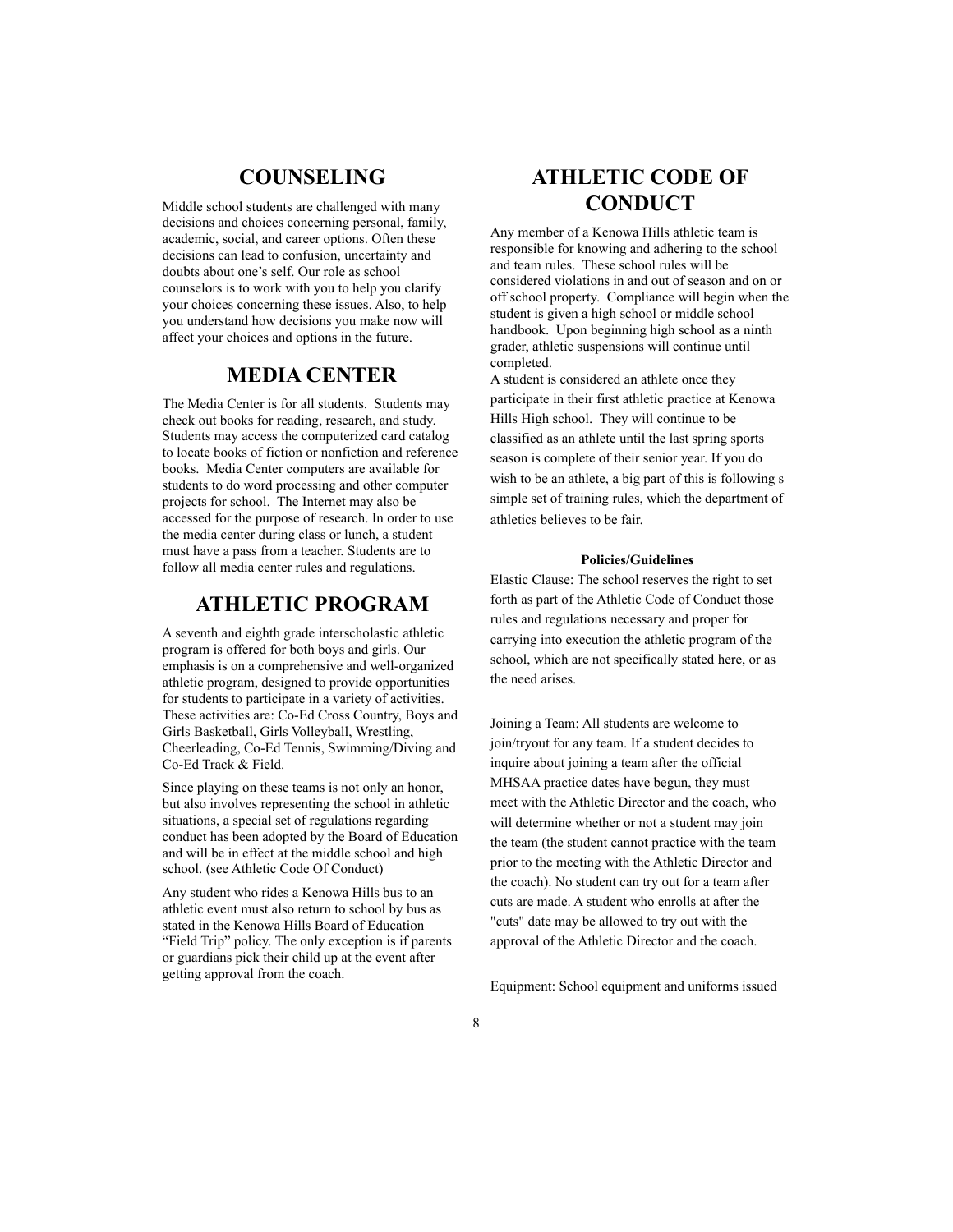to an athlete during the season are his/her responsibility. He/she is expected to keep it clean and in good condition. Any student who has not returned or fulfilled their responsibilities due to loss or damaged equipment or uniform will not be allowed to participate in another sport until this debt has been cleared. Participation begins on the first day of the MHSAA and/or Kenowa Hills scheduled practice.

Attendance: An athlete should always consult his/her coach before missing practice and/or game. The individual coach will deal with missing practice or a game, without good reason, using consequences approved by the Athletic Director. In order to be eligible to participate in an athletic contest, the student-athlete must practice consistently for the number of days as specified by the coach.

> Athletes are required to be in school the entire day to be eligible to participate in practices or games.

Exceptions must have prior approval from the Athletic Director/Principal.

Pre-arranged absences for a funeral, medical appointment, field trip or other school approved activity must be turned in to the Athletic Office prior to the absence.

Exceptions will be dealt with on an individual basis through the athletic department.

Athletes are expected to attend all practices, team meetings, and scheduled athletic contests.

Out of School Suspension may not practice, travel, or compete with their athletic team.

> Friday school suspensions carry over to weekend athletic contests/activities. If a student is suspended on the day of a

contest he/she may not participate in any athletic contest or practice on the day he/she is suspended, even if the suspension is scheduled to begin on the following day.

Physicals: According to the M.H.S.A.A. all students who participate in interscholastic athletics must have a physical form completed and on file in the athletic office. Physicals must be dated after April 15th of the previous year. In addition to the physical form, all students and their parents must have the Spectrum Consent to Treat Form as well as their participation fee paid in order to compete athletically at Kenowa Hills. These forms and fees must be taken care of prior to the first day of practice or the athlete will not be able to participate NO EXCEPTIONS!!

I. It shall be a violation for a student/athlete to:Use, purchase, attempt to purchase, consume, or knowingly possess alcoholic beverages, drugs, steroids, narcotics or tobacco (including chewing tobacco, e-cigarettes, vaping and any e-cigarette paraphernalia).

Theft, assault, vandalism and the reckless endangering of the person or property of others is prohibited.

Any behavior or actions, whether they took place during or after school hours, not mentioned above that detracts from or brings embarrassment to the coach, team, school system or the community may cause the student-athlete to be suspended from the team.

Any violation of the Student Code of Conduct that results in an out of school suspension.

Any athlete charged with a felony offense will not be allowed to try out for or be a member of a team until the charges are dropped. Any student convicted of a felony will not be allowed to participate in Kenowa Hills Athletics.

II. The Athletic Director shall determine if a training rule violation has occurred and will conduct an investigation when necessary, and determine a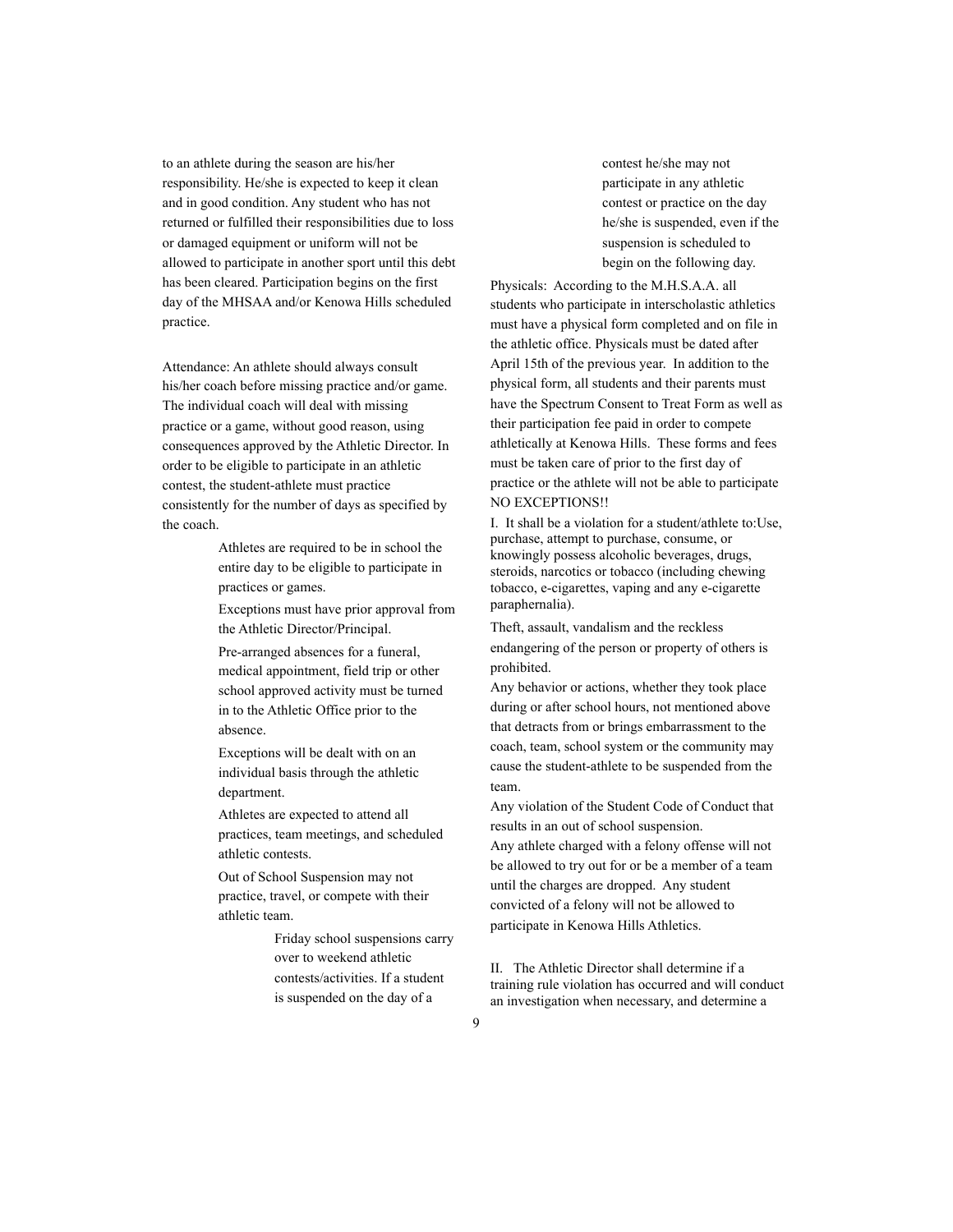penalty within the guidelines as determined by the Board of Education.

III. Penalties for a violation of the Athletic Code shall be as follows:

A. First Offense:

1. The coach, parents and athlete shall be notified if a violation has occurred.

2. The athlete's name, the date and nature of the incident shall be recorded and kept on file in the athletic office.

3. The penalty for the first offense shall be suspension for up to 25% of the contests in the present sport. (If playing 2 sports you will sit out both for all suspensions). Suspension will begin immediately. The suspension will carry over to the next season if it cannot be completed in the present season. The athlete will also be on probation for the next 4 consecutive athletic seasons following the MHSAA calendar based on the last state competition to finish. If, during the probation, the athlete commits no further violations of the code all previous violations will be dropped from the record. While on suspension the athlete must fulfill all other obligations of a team member: practices, meetings, etc., and complete the whole season in good standing. If an athlete chooses to serve the suspension in another sport, she/he must complete the entire season in good standing in order for the suspension to be fulfilled. In order to join another team, they must have permission of the coach of that sport.

4. If the violation is for alcohol or narcotics the athlete must complete an assessment before he/she will be allowed to return from their suspension. The athlete will be assisted in finding an assessment center. All costs will be the parents responsibility.

B. Second Offense:

1. The coach, parents and athlete shall be notified of the violation.

2. The athlete's name, the date and nature of the incident shall be recorded and kept on file in the athletic office.

3. The penalty for the second offense shall be suspension from athletic contests for up to 50% of a season. The athlete will also be on probation for the next 2 calendar years. If, during the probation, the athlete commits no further violations of the code then the athlete will return to the probationary period established in the first offense. While on suspension the athlete must fulfill all other obligations of a team member: practices, meetings, etc. and complete the whole season in good standing

C. Third Offense(and subsequent offenses):

1. The coach, parents and athlete shall be notified of the violation.

2.The athlete's name, the date and nature of the incident shall be recorded and kept on file in the athletic office.

3. The penalty for the third offense shall be suspension from all athletic contests 365 calendar days. The athlete will also be on probation for the remainder of their high school career. If, during the probation, the athlete commits no further violations of the code, then the athlete will return to the probationary period established in the second offense.

D. Fourth Offense

1. The Fourth Offense will lead to an automatic suspension from all athletics for the rest of the student athlete's high school career.

#### **Discipline Guidelines**

Scrimmages will not count as a scheduled contest date.

If suspension cannot be completed during a current sports season it will be prorated during the student-athletes next sports season. For example, if an athlete participates in both football and basketball and is suspended for 50% of the football games but only 1 game remains( 10% of the scheduled contests), he would miss 40% (8 games) of the boys' basketball season(  $10\% + 40\% = 50\%$ ) The athletic suspension recommended in all cases should be considered as the minimum. If circumstances warrant, more severe disciplinary action may result.

A student may be disciplined for violations of the Student Code of Conduct and the Athletic Code arising from the same incident.

All percentages for missed contests round up to the nearest full contest(e.g. .5 rounds to the next number)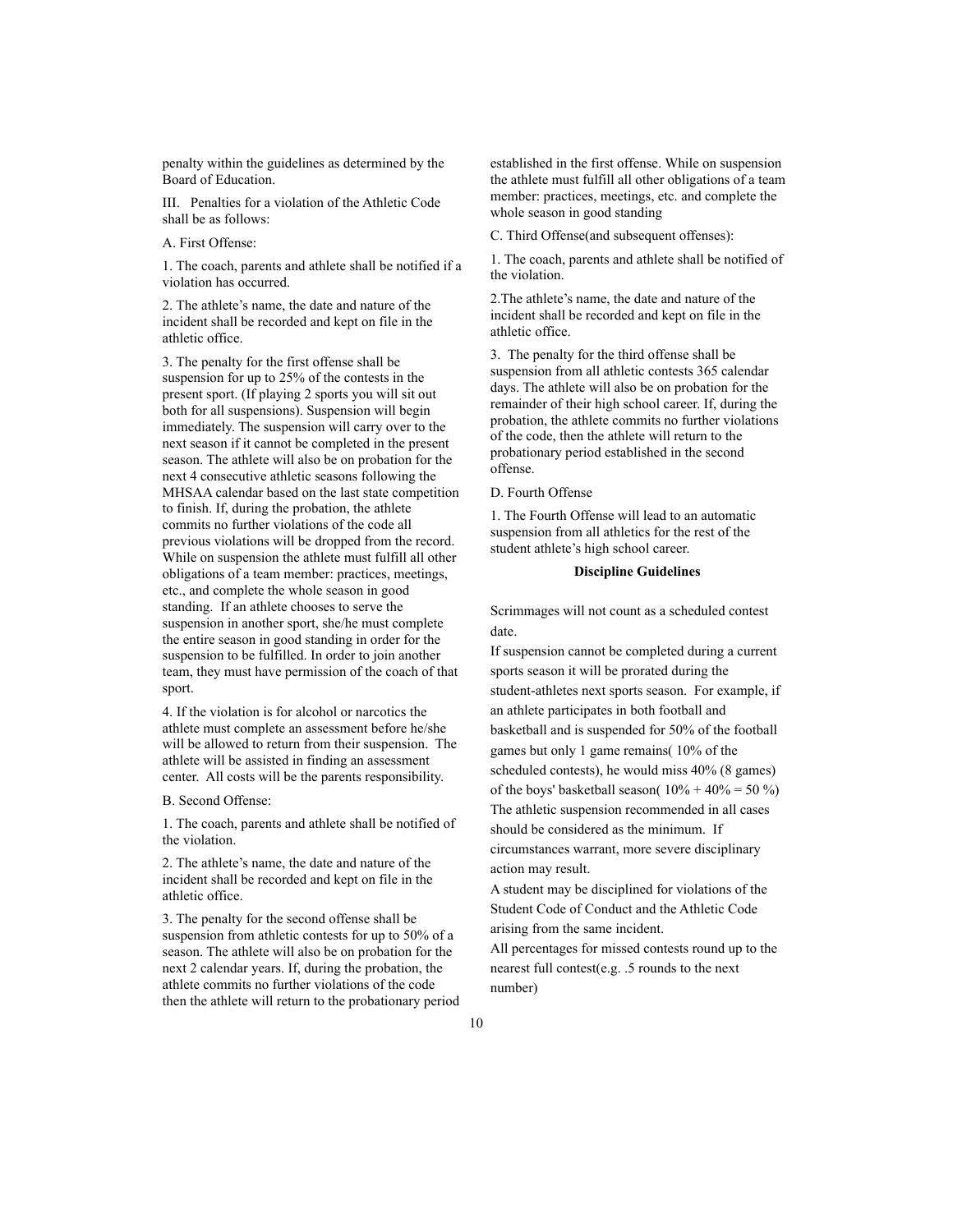IV. Any conduct considered unbecoming to an athlete will be brought before the Athletic Director for possible disciplinary action.

V. Athletes are also subject to training rules established by their coach. Punishment for violation of team rules shall be consistent with that of the Board of Education policy.

VI. If a student/athlete is found in violation of a training rule the parents or guardians shall have a right to appeal and have a hearing before an Athletic Hearing Committee. An Athletic Hearing Committee will consist of administrators and three faculty members chosen by the Athletic Director. VII. It is understood that the principal or a designee may suspend an athlete from athletics at any time when the athlete's conduct may have a detrimental effect upon the Kenowa Hills Public School system.

Method of Reporting Violations:

A. All violations must be reported.

B. An administrator shall notify the athlete and/or parent of the reported violation by phone or letter.

C. An administrator will convene a meeting for a hearing if desired. A parent of the athlete may waive the hearing and accept the maximum consequence.

D. An administrator will notify parents or guardians by phone or letter of the violation and the subsequent penalty.

E. All appeals will follow regular channels and must be initiated within seven calendar days.

F. Extenuating circumstances will be handled by an administrator.

It is the policy of the Kenowa Hills Board of Education not to discriminate on the basis of sex in its educational programs, activities, or employment policies as required by Title IX of the 1972 Education Amendments. Inquiries regarding compliance with Title IX may be directed to the Superintendent at 2325 4 Mile Rd., N.W., Grand Rapids, Ml. 49544 (Ph. 784-2511), or to the Director of the Office for Civil Rights, Dept. of Health, Education, and Welfare, Washington, D.C. 20201.

#### **ATHLETIC ELIGIBILITY**

Athletic participation is a privilege. Satisfactory academic achievement is first priority. The standards of eligibility are established by the Michigan High School Athletic Association and Kenowa Hills Middle School. A student must show satisfactory achievement in the areas of academics, effort, and behavior. A student must be in attendance at school all day to participate in practice or events. Exceptions may be documented doctor appointments, funerals, etc.

#### **DRESS**

Philosophy:

The school district and individual schools are responsible for seeing that student attire does not interfere with the health or safety of any student, and that student attire does not contribute to a hostile or intimidating atmosphere for any student.

All students should be able to dress comfortably for school without fear of or actual unnecessary discipline or body shaming.

All students are treated equitably regardless of gender/gender identification, sexual orientation, race, ethnicity, body type/size, religion, and personal style.

Must and Must Nots:

#### **Clothes must be worn in a way such that genitals and buttocks are not visible.**

- A. Must wear:
	- 1. Top- shirt
		- 2. Bottom-pants, shorts, skirts, etc
	- 3. Footwear
- B. May wear:
	- 1. Hats
	- 2. Fitted pants, including leggings, yoga pants and "skinny jeans"
	- 3. Ripped jeans, as long as underwear is not exposed.
	- 4. Tank tops
- C. May not wear:
	- 1. Hoodies on head
	- 2. Violent language or images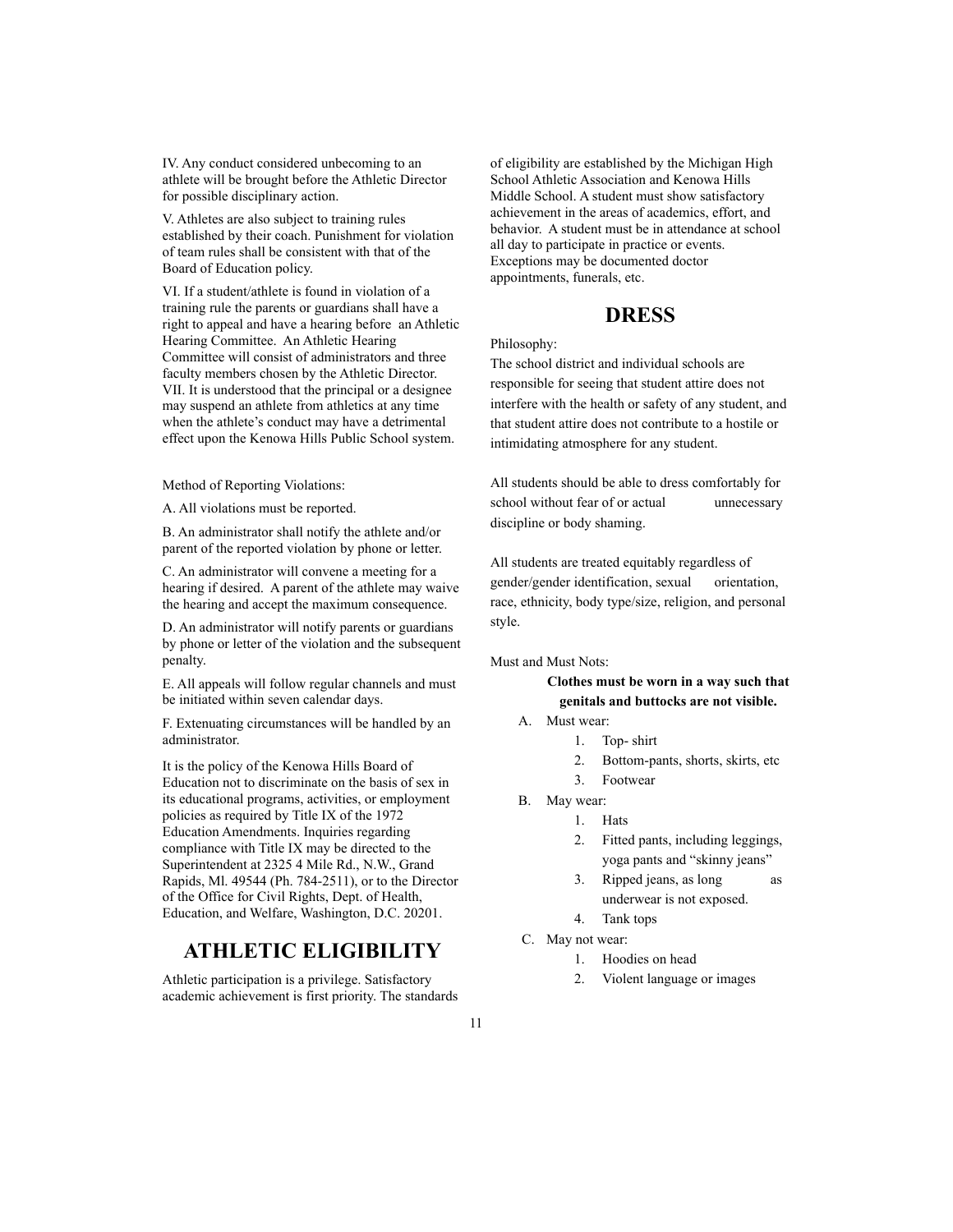- 3. Images or language depicting drugs or alcohol
- 4. Hate speech, profanity
- 5. Images or language that creates a hostile or intimidating environment
- 6. Visible underpants
- 7. Sunglasses, helmets or headgear that obscures the face (except as a religious significance)
- 8. Any items that cause a distraction and/or impede the vision of any student

#### **Enforcement/Consequences**

- 1. **1st offense**: Warning- teacher talks to student privately and discreetly about issue, gives the student a choice about whether to solve the problem themself (turn inside out, take it off, cover it up, etc), wear a friend's clothing item, or go to the office to get a loaner item, and records in google doc
- 2. **2nd and 3rd offense**: teacher talks to student privately and discreetly about issue, gives the student a choice about whether to solve the problem themself (Turn inside out, take it off, cover it up, etc), wear a friend's clothing item, or go to the office to get a loaner items, reports to office for follow up with parent, and records in google doc
- 3. **4th+ offense**: teacher talks to student privately and discreetly about issue, gives the student a choice about whether to solve the problem themself (Turn inside out, take it off, cover it up, etc), wear a friend's clothing item, or go to the office to get a loaner item, reports to office for a follow up meeting with parent and student, and records in google doc

#### **ASSEMBLIES**

Assembly programs are designed to supplement the educational programs of the school. Students are to move to and from assemblies with their teacher in an orderly manner. Applause should be in good taste; booing is not acceptable. Students who cannot accept these standards will be removed and appropriate consequences will be administered.

#### **ACTIVITIES**

All activities involving the use of the building must be scheduled and approved at least one week in advance of the event. Permission must be secured in the office before any publicity is given. All social activities must be supervised by the sponsor and at least two faculty members. If students wish to use school equipment or facilities, permission must be obtained from the teacher in charge of those facilities and from the office. Students are expected to follow the same behavior rules at after school functions as are in effect during school hours. Additional information and rules may be given prior to the activity.

Students who have displayed inappropriate behavior on multiple occasions will be prohibited from attending extracurricular activities, school dances, and/or school-sponsored field trips.

## **DANCES/ACTIVITY DAYS**

The Student Council will sponsor dances/activity days during the school year. The dances will be held after school from 2:40 pm until 4:00 pm and are for KHMS students only.

## **BIRTHDAYS**

KHMS realizes the importance of birthdays and will recognize our students by announcing their names during morning announcements. Celebrations with friends are special and need to take place after school hours. Individual celebrations become disruptive and result in students feeling left out. Cake, pizza, flowers / balloon deliveries,  $\&$  [etc. to](http://etc.to) the classrooms are prohibited. Such items may be delivered to the office. Students may decorate friends' lockers if it does not disrupt classes.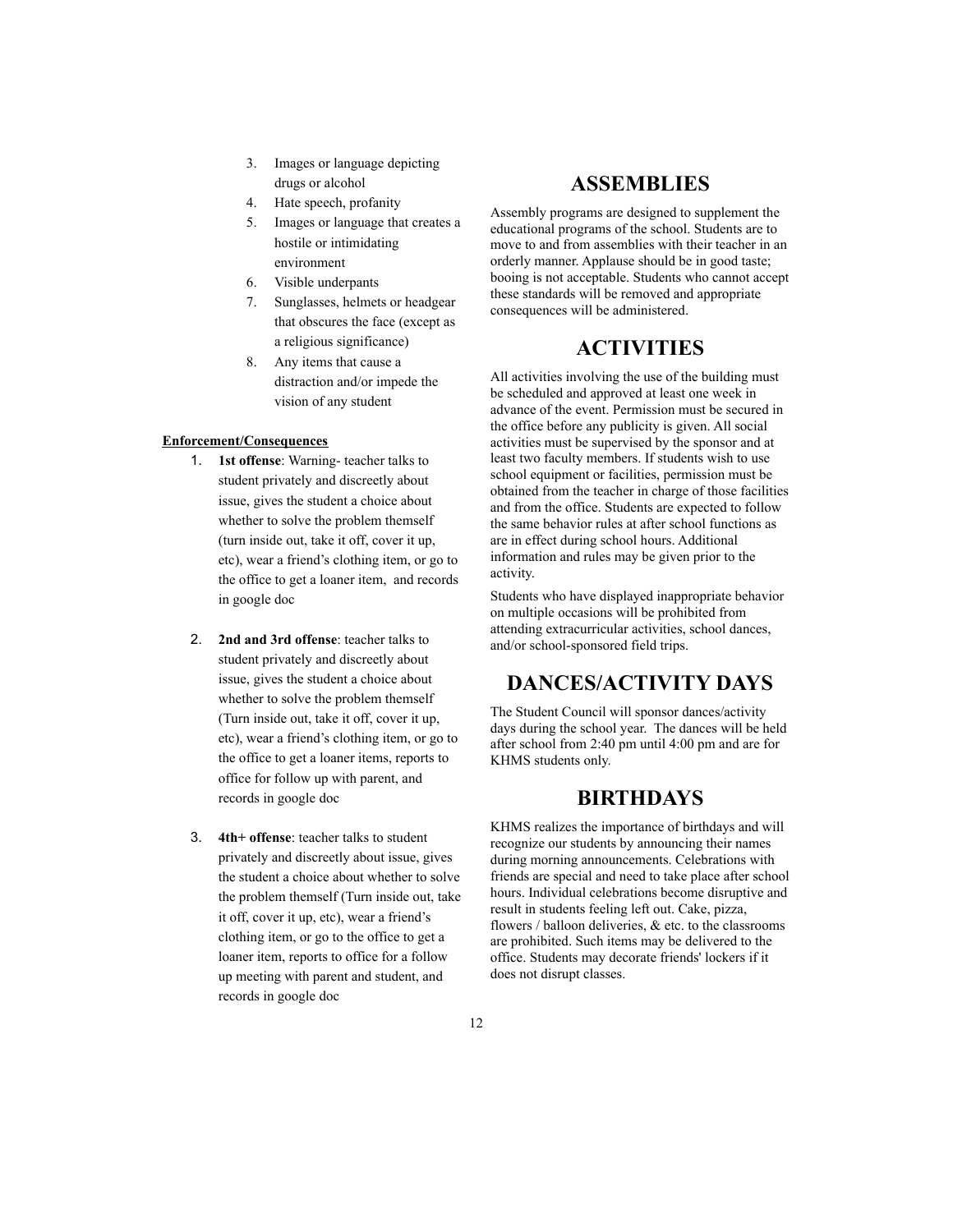#### **PARTIES**

Grade level parties may be planned by the teachers who may also include the student council representatives. Individual room parties are not permitted during the regular class hours. Teachers/students who desire to have a room party for some occasion must schedule the party during a noon period or after school.

#### **VISITORS**

Student visitors from other schools are not permitted to attend classes.

## **LOST AND FOUND**

All articles that are found should be turned into the office. If a student loses an article, they should notify a secretary and check the lost and found.

#### **CAFETERIA**

The food service program offers our students three lunch choices. Costs are subject to change; parents and students will be notified of these costs.

- 1. A hot lunch (government standard Type A) is available.
- 2. A salad bar (also Type A) is available for students to make their own salad from a variety of nutritional selections.
- 3. At the snack bar students can purchase a snack pak lunch (also Type A). Individual sandwiches, fruits, drinks, and snacks can also be purchased at designated times.
- 4. School debit cards can be used to purchase lunches, money must be deposited in account.

#### **LUNCH LINE RULES**

There is no place students reveal their manners or reflect the training they have received at home more conspicuously than in the lunchroom. All students are to use the cafeteria as a place for pleasant relaxation, social conversation, and leisurely eating. Students are responsible for returning their own tray to the kitchen window and cleaning their own eating area. Students are to eat only in the cafeteria, or other designated areas. The following are additional rules:

- 1. Students are to approach the serving areas in a single file line. Lunch lines will be supervised; "cutting" in line is not permitted.
- 2. Students are to conduct themselves in a polite and courteous manner.
- 3. Students are not to touch any food not purchased by them since this violates health laws.
- 4. Students who cause repetitive disruptions may be denied the use of the food service facilities.
- 5. The hot lunch line will be open for a minimum of 8 minutes for each lunch period, or for what additional time is needed to serve all the students. Students arriving late may still purchase food at the sandwich bar.

#### **NOON/LUNCH PERIODS**

Students are given a 30 minute lunch period including passing time. Students are required to stay in the cafeteria for the first 13 minutes of their lunch period and then are allowed to go outside or to the gym, depending on the weather. Students are expected to use the restrooms before they come to lunch and also to bring jackets, etc., if they are needed for outdoor weather. Students may not leave school property at any time during the noon period, or school day, without permission from the office.

## **MEDICATION AT SCHOOL**

Students that must take a prescription or non-prescription medicine (tylenol, aspirin, etc.) during the school day must have a parent sign a Middle School Medication Consent form available in the office. The medication must be brought to the office by a parent, in its properly labeled bottle. It is the student's responsibility to come to the office at their designated time to take the medication. The office will then monitor the student and keep record to make sure the medication is being taken as directed.

## **CARE OF THE BUILDING**

Parents and other taxpayers have invested millions of dollars to provide us with this beautiful building and extensive renovations. We ask the help of all the students in keeping it a beautiful building that we can be proud of for ourselves as well as visitors. It takes very little effort to put things where they belong. Students who cause damage either willfully or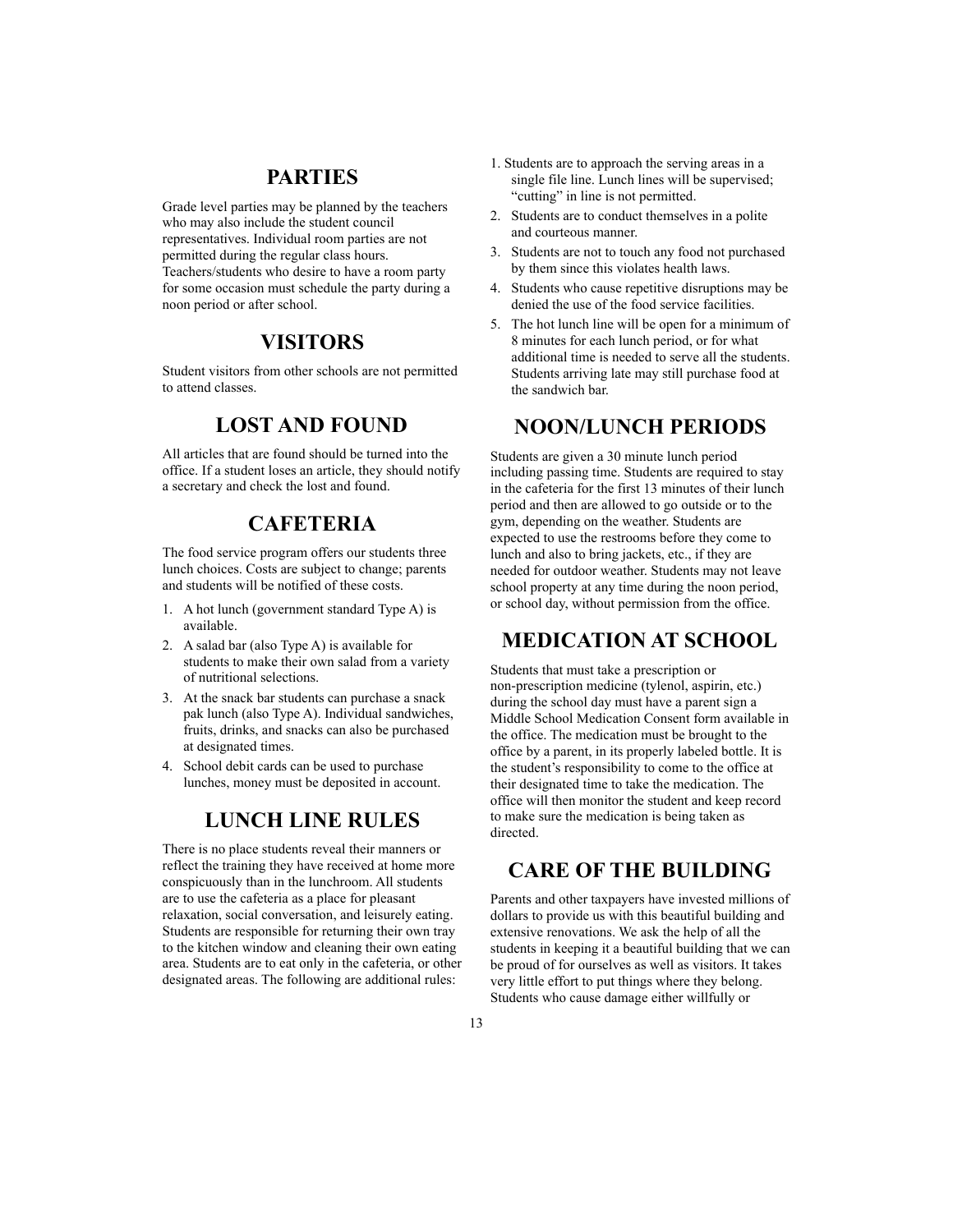through negligence will be held responsible for the damage and will face appropriate consequences.

#### **CARE OF TEXTBOOKS**

Textbooks are provided by the Board of Education, but it is the responsibility of the student to keep these books in the best possible condition. Books should be covered at all times. Reasonable wear will be accepted, but a charge will be made for all lost or damaged books. Students that lose a book should check in the lost and found in the office.

#### **CARE OF CHROMEBOOKS**

Misuse of chromebooks will result in disciplinary action. The following is considered misuse:

- Games without teacher permission
- Any sites not pertinent to the learning activity
- Misuse of email (bullying, chatting, non-educational use)
- Physical misuse/abuse in anyway
- Touching or handling of others' chromebook without permission
- Not charged or not brought to school
- Any violation of the "Acceptable Use Policy"
- Any other behavior deemed inappropriate by staff.

Consequences

- First offense- Warning (Teacher discussion)
- Second offense- Consequence at teacher's discretion
- Third, offense- detention, and home contact.
- Fourth, fifth offense detention
- Sixth offense- Student referred to Asst. Principal.
- At any point, the teacher may take the chromebook for the rest of the hour
- Administration has the right to impose greater penalties than those listed.

#### **SALES**

Students are not to engage in the sale of candy, gum, food, beverages, etc., to other students while on the

school premises, unless the sale is under the direct supervision of school personnel.

#### **FIRE ALARM/DRILLS**

Fire drills are used to prevent injuries and death during an emergency. Teachers are furnished with instructions that show which exits to use in case of an alarm. A special horn will sound to signal the alarm. Each student should walk through the halls in single file and leave the building through the designated exit to a safe distance from the school. Each teacher will be responsible for their class. A bell will call everyone back into the building. Any student who is responsible for a false alarm will be subject to suspension from school. For safety, other drills will be held periodically throughout the year.

#### **ELECTRONIC DEVICES**

Kenowa Hills Public Schools is committed to moving students and staff forward in a  $21<sup>st</sup>$  century learning environment. As part of this commitment, KHPS will allow students, in grade levels 6-12, and staff to access the KHPS wireless network using their own technology devices (i.e. laptops, Smart Phones, iPads, netbooks, etc.) during the learning day. Only with classroom teacher approval, students may use their own devices in the classroom to access and save information from the Internet, communicate with other learners, and use the productivity tools loaded on their devices. Without teacher approval, use of electronic devices such as cell phones, iPods, MP3, tablets, etc. is not permitted once the 3 minute bell rings throughout the remainder of the instructional day. This includes at lunch or during passing time.

1<sup>st</sup> infraction – taken away and returned at end of day  $2<sup>nd</sup>$  infraction on – detention and parent must pick up At no time is a student allowed to use any third party data network (i.e. Verizon, Sprint, AT&T data access) to access the Internet, networks, or web-based application within the school building.

KHPS is providing wireless connectivity as a user authenticated service and offers the same content filtering, protection, and regulations as any district owned and deployed device. KHPS is not responsible for any loss, damage, or theft of personally owned technology device. KHPS is not responsible for any loss of information that may arise from the use of the wireless connection or any loss, injury, or damages resulting from the use of the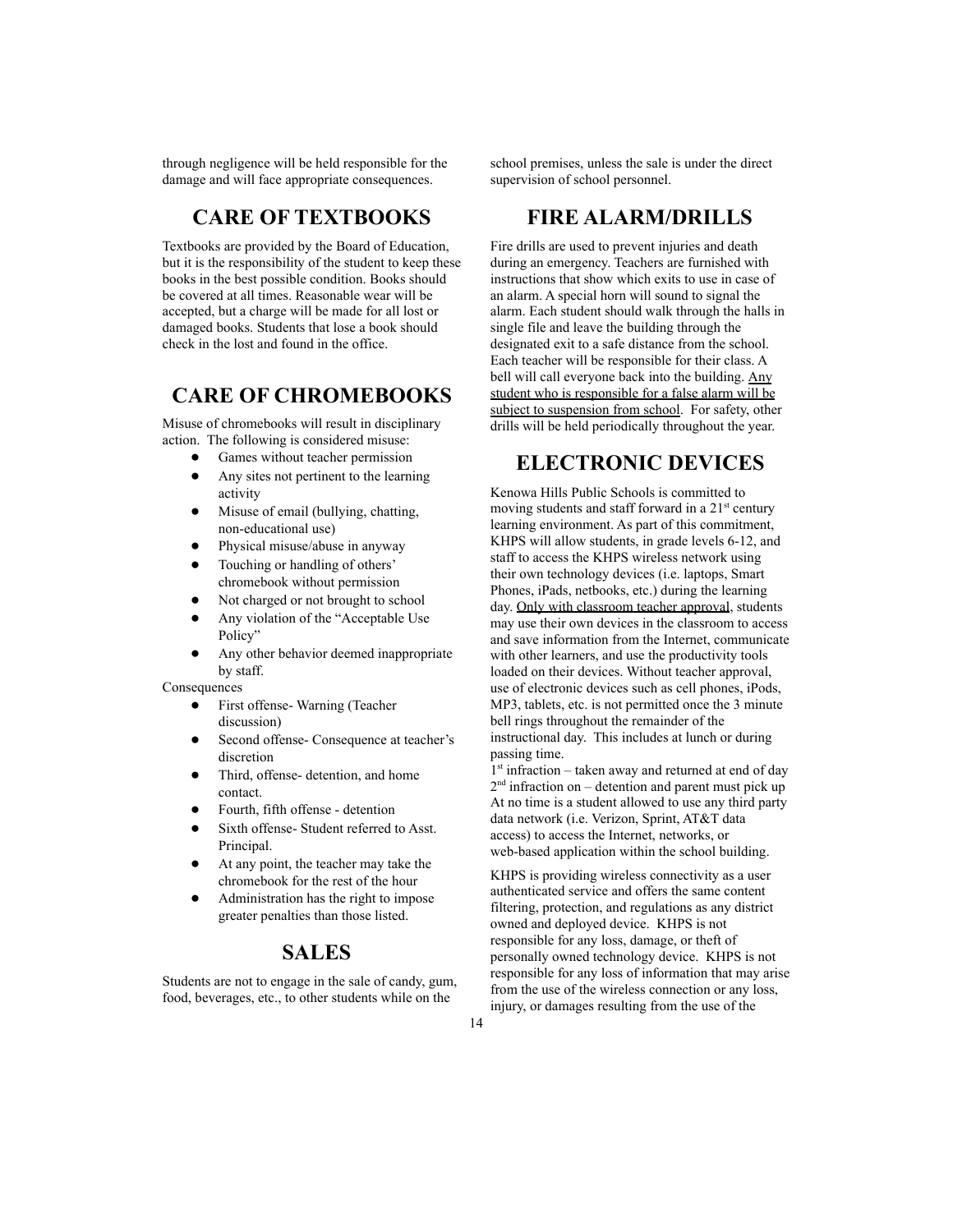wireless connection. All users of the KHPS network are bound by the district's Acceptable Use Policy for Technology. By signing the KHPS AUP you are agreeing to all of the above cautions and policies as they pertain to both district and non-district devices.

Students violating this policy will have the device confiscated and returned at an appropriate time.

#### **LOCKERS/LOCKS**

Each student will be assigned a locker for their use while a student at KHMS. Each student will be given a lock that will become theirs to use while at KHMS. If it becomes lost, missing, or defaced, the student must purchase a new lock for \$5.00. Personal locks are not permitted. The following rules also exist:

- 1. Combinations are not to be given to others.
- 2. Students are not to change lockers without permission of an administrator. Students that move to other lockers on their own will be subject to disciplinary action.
- 3. If a locker does not work properly, inform the office.
- 4. Students are responsible for the condition of their locker.

Lockers are the property of the Kenowa Hills School District. The lockers are subject to inspection or entry by district officials if deemed necessary by the district.

#### **DETENTIONS**

Detentions will be set up in an effort to hold students responsible for their actions while at school. Noon hour detentions will be assigned for the following reasons:

- 1. Misbehavior at lunch
- 2. Other minor violations as determined by the administration

Students will be able to take their lunch to the detention room.

Before and after school detentions will be set up by the teachers after they have informed the parents of the reason for the detention. Parents have the responsibility of furnishing transportation for the student. It should not be necessary for the student to use the phone for a ride.

Some infractions that will result in a detention are skipping classes, excessive tardiness, disruptive behavior, hallway misconduct, or any behavior that is considered to be disruptive to the educational process of the school or classroom. The student must take work to detention.

Students receiving four detentions within a marking period may be subject to a one day in-house or home suspension. Additional detentions in the same marking period will result in further disciplinary actions at the discretion of the administration.

#### **SUSPENSIONS**

The administration and staff hope that suspensions and expulsions from school will be non-existent at KHMS. Attempts will be made continually to resolve conflicts between students and between students and staff as part of a learning experience. Students will be subject to suspensions from school and school related activities for the following infractions of school regulations, either while on school property or while participating in any school sponsored activity:

- 1. Smoking and/or possession of any tobacco product, e-cigarette or vape is prohibited
- 2. Use or possession of alcoholic beverages, malt beverages labeled as "non-alcoholic", controlled substances, drug paraphernalia,(including but not limited to marijuana, marijuana accessories and/or marijuana-infused products) etc., or anything that is purported by the student to be one of the above
- 3. Setting off or possession of explosives such as firecrackers, smoke bombs, etc.
- 4. Setting of fires or setting off a false fire alarm
- 5. Repetitive unacceptable behavior
- 6. Fighting
- 7. Stealing or destruction of property
- 8. Possession of any kind of weapon or anything purported to be such that is not covered in the dangerous weapons and firearms policy
- 9. Possession of materials that are disruptive to the orderly operation of the school or the educational process in any way
- 10. Academic Dishonesty
- 11. Any other inappropriate misbehaviors

Suspensions will be two days for the first offense, four days for the second offense, etc., up to ten days.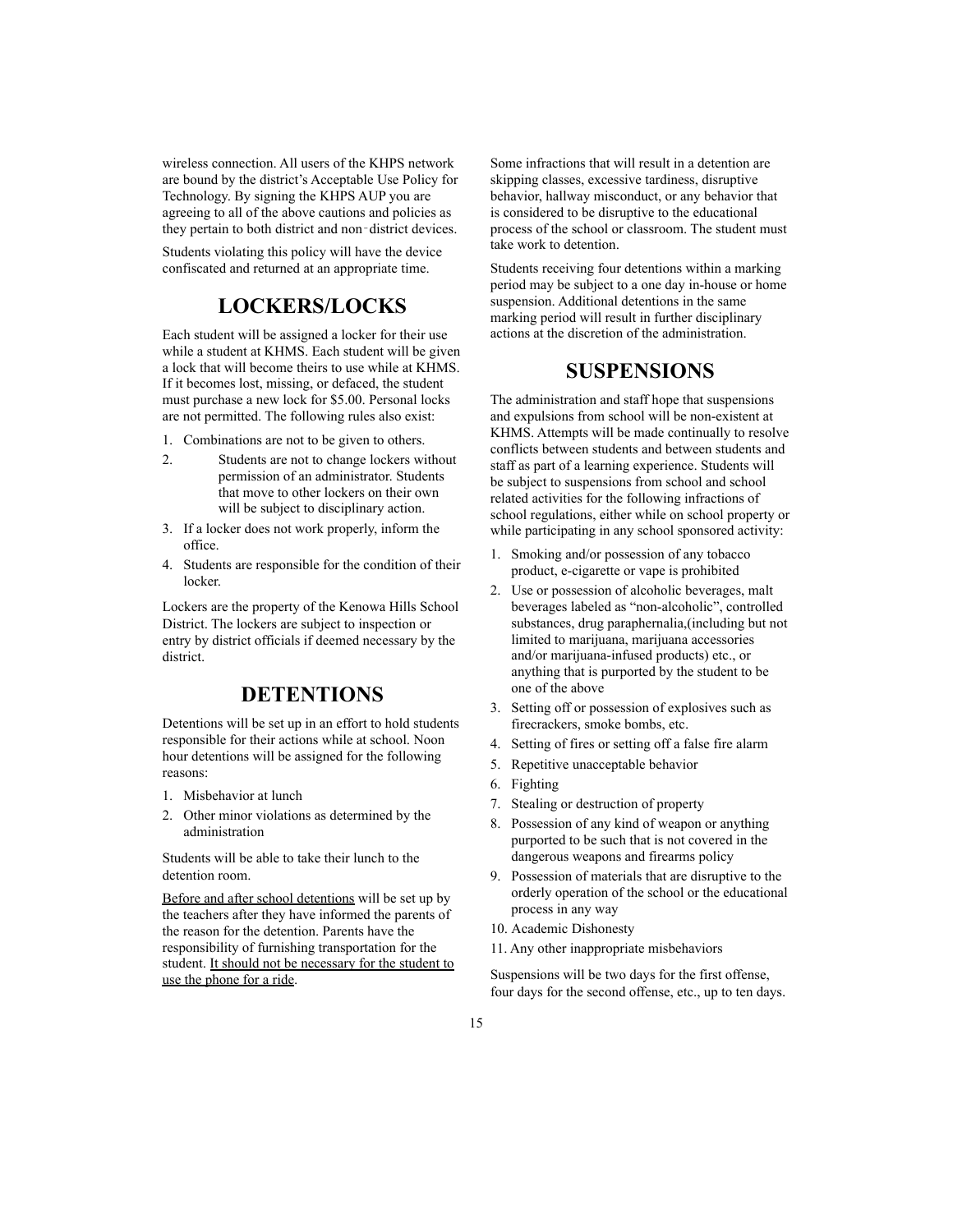In case of alcoholic and drug violations (#2), the suspensions will be five days out of school if the student has an appointment for counseling or ten days out of school without an appointment. The possession/use of tobacco or any other tobacco product (#1) will be a two day suspension for the first offense, four days for the second offense and five days for subsequent offenses. Possession of any kind of weapon or anything purported to be such, that is not covered in the dangerous weapons and firearms policy (#9), will be a five day suspension. All other suspensions will be in-school unless other arrangements have been made between the parents and the administration, or if the student fails to follow the in-school rules. Administration and the Board of Education have the right to impose greater penalties than those listed if deemed appropriate.

## **RESTORATIVE PRACTICES**

Public Act 360 adds section 1310d when reviewing student discipline. Schools must consider all of the following factors before suspending and/or expelling a student:

- 1. The student's age;
- 2. The student's disciplinary history;
- 3. Whether the student has a disability;
- 4. The seriousness of the violation or behavior committed;
- 5. Whether the violation or behavior committed threatened the safety of any student or staff member;
- 6. Whether restorative practices will be used to address the violation or behavior committed; and
- 7. Whether a lesser intervention would properly address the violation or behavior committed.

For suspensions of eleven (11) or more days and expulsions, there is a rebuttable presumption against the suspension or expulsion. For suspensions of ten (10) days or less, there is no presumption against the suspension, but these factors must still be considered. Public Act 361 adds section 1310c and requires school officials to consider using restorative practices as an alternative or in addition to suspending or expelling a student. Restorative practices are defined as "practices that emphasize repairing the harm to the victim and the school community caused by a pupil's misconduct."

#### **DISCIPLINE**

#### Due Process & Appeals

A student will be given an explanation of the charges against him/her and an opportunity to tell his/her side of the story before discipline consequences are issued. Students have 24 hours from the time of notification of discipline consequences to communicate a request for an appeal hearing. All appeals requests must be made directly to the building principal. Consequences that are issued by the assistant principal are appealed to the building principal. A decision made by the principal is the final step in the appeals process.

#### Emergency Removal

There are times when an emergency removal from class is appropriate. When an emergency removal has occurred, the student shall be given notice of the reasons and an opportunity to tell his/her side of the story as soon as reasonably possible*.*

## **BUS TRANSPORTATION**

The Kenowa Hills School District provides safe transportation to and from school for all students. Carelessness and thoughtlessness can cause accidents. Safe transportation can only be maintained by the cooperation of each student. The transportation department provides a set of behavioral rules and consequences if these rules are not followed. These rules and consequences are given to parents and students at the time of student registration.

## **SEVERE WEATHER**

**TORNADO WATCH** - A tornado watch is a forecast of the possibility of one (1) or more tornadoes in a large area. When a tornado watch is in effect, the District will continue normal activities but move recess and physical education activities indoors. School will not be dismissed early and dismissal time will be at the regular time even if the watch is still in effect.

**TORNADO WARNING** – A tornado warning signals that a tornado has been sighted and may be approaching. Staff shall open all classroom windows and doors and proceed with all students to the pre designated tornado shelter areas and remain there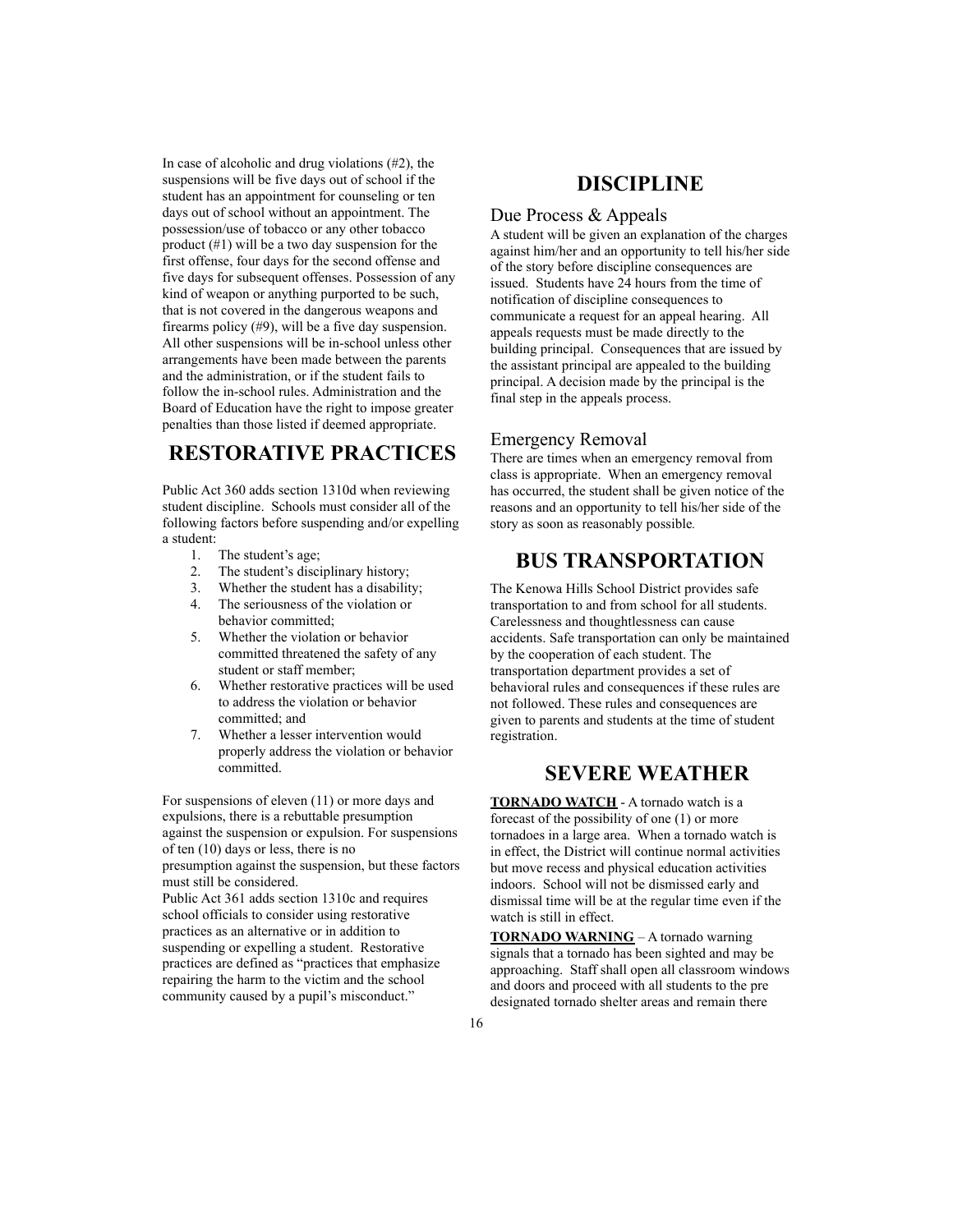with the students until further notice. Disabled students who need assistance are to be assisted by the person designated to assist them for building evacuations. No student shall be allowed out of his/her designated area unless his/her parent comes to the school and requests that the student be released. A student is to be released only to his/her parents

#### **PROCEDURES:**

- 1.A tornado warning signal is an announcement on the public address system.
- 2.All groups outside the building are to return to the school and go to their designated shelter area.
- 3.Students shall line the interior hallways as quickly and safely as possible away from glass and sit with their backs to the interior wall, knees drawn tightly to their chests, face positioned between their knees, and their hands over their necks. Students in wheelchairs are to remain in their chairs with the back of the chair against the interior wall.
- 4.Students shall remain quiet to wait for instructions.
- 5.Areas to be avoided.
	- a. Spaces that are opposite doorways or openings into rooms that have windows in the exterior walls, and areas with large roof spaces.
	- b. Interior locations that contain glass, such as doors, windows, display cases and the like.
	- c. Areas where doors swing. When the storm hits, the doors are likely to swing violently.
	- d. Corridor intersections (stay at least ten (10) feet away)
	- e. Any corridor which has potential to become a wind tunnel.
	- f. Any wall which is non-load bearing.

## **HEALTH AND REPRODUCTIVE EDUCATION**

The Kenowa Hills Board of Education has established a program of instruction entitled Health in which matters relating to reproductive health will be taught.

Under Section 1169 of the School Code, a district must offer instruction to all students about serious communicable diseases, including, but not limited to HIV and AIDS.

According to law (PA 226 of 1997) (PA335 of 1993 school code), parents have the right to review materials that will be used in the class or course of instruction. Parents who wish to review the materials should call the school (785-3225) to make necessary arrangements.

By law, parents have the right to excuse their child, without penalty, from participation in the portion of the class where reproductive health is discussed.

Parents may exercise this right by sending written notice to the principal of Kenowa Hills Middle School.

## **TOBACCO-FREE SCHOOLS LAW**

Tobacco use is banned from all public school buildings at all times. All school property including vehicles are covered by this law. This law amends the penal code, therefore, the local law enforcement agencies are responsible for enforcement.

## **BULLYING AND OTHER AGGRESSIVE BEHAVIOR TOWARD STUDENTS**

It is the policy of the District to provide a safe and nurturing educational environment for all of its students.

Bullying or other aggressive behavior toward a student, whether by other students, staff, or third parties, including Board members, parents, guests, contractors, vendors, and volunteers, is strictly prohibited. This prohibition includes written,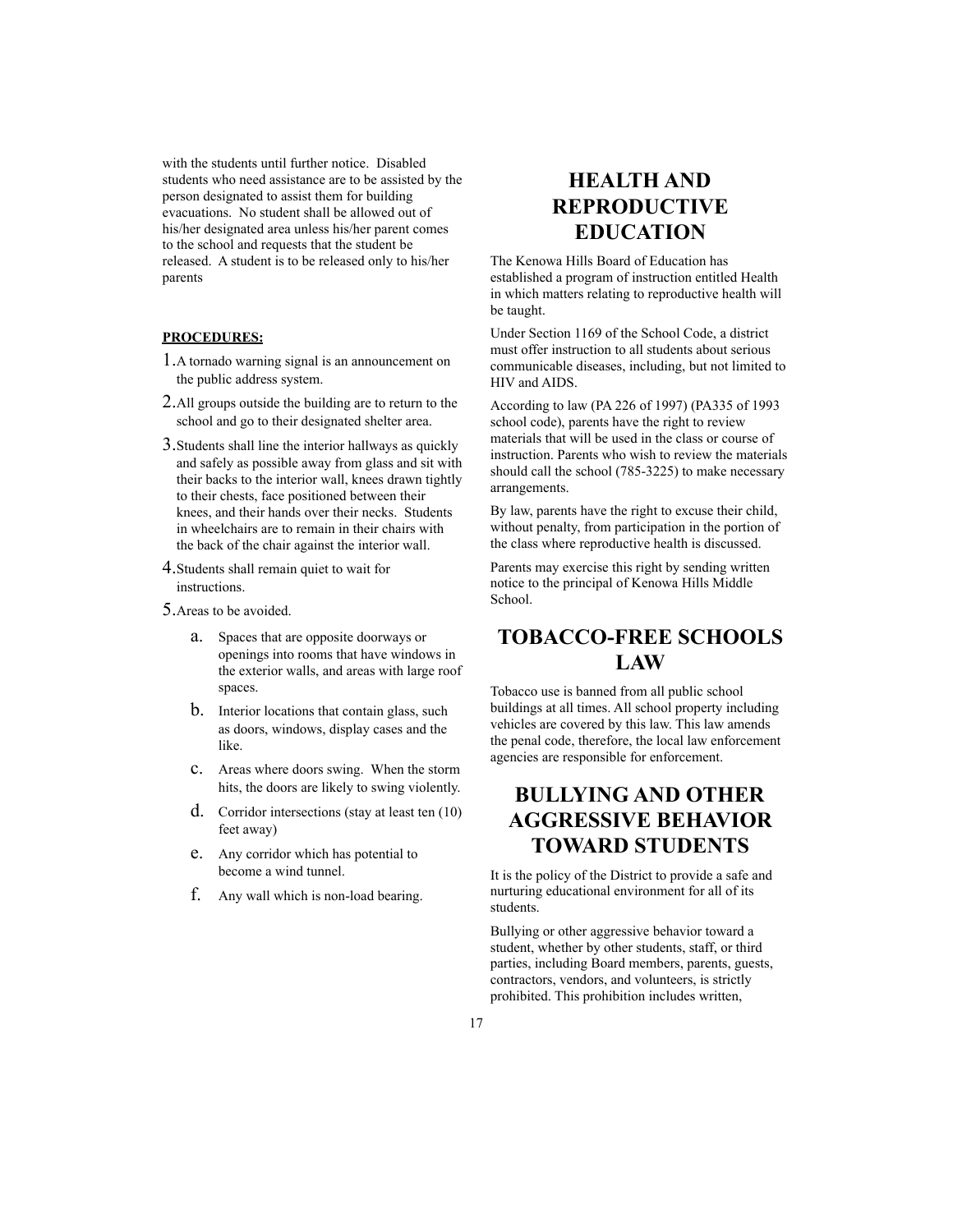physical, verbal, and psychological abuse, including hazing, gestures, comments, threats, or actions to a student, which cause or threaten to cause bodily harm, reasonable fear for personal safety or personal degradation.

This policy applies to all "at school" activities in the District, including activities on school property, in a school vehicle, and those occurring off school property if the student or employee is at any school-sponsored, school-approved or school-related activity or function, such as field trips or athletic events where students are under the school's control, or where an employee is engaged in school business. Misconduct occurring outside of school may also be disciplined if it interferes with the school environment.

Any student who believes s/he has been or is the victim of bullying, hazing, or other aggressive behavior should immediately report the situation to the Principal or Assistant Principal. The student may also report concerns to a teacher or counselor who will be responsible for notifying the appropriate administrator or Board official.

"Aggressive behavior" is defined as inappropriate conduct that is repeated enough, or serious enough, to negatively impact a student's educational, physical, or emotional well-being. Such behavior includes, for example, bullying, hazing, stalking, intimidation, menacing, coercion, name-calling, taunting, making threats, and hitting/pushing/shoving.

Bullying can be physical, verbal, psychological, or a combination of all three. Some examples of bullying are:

A. Physical - hitting, kicking, spitting, pushing, pulling; taking and/or damaging personal belongings or extorting money, blocking or impeding student movement, unwelcome physical contact.

B. Verbal - taunting, malicious teasing, insulting, name calling, making threats.

C. Psychological - spreading rumors, manipulating social relationships, coercion, or engaging in social exclusion/shunning, extortion, or intimidation. This may occur in a number of different ways, including but not limited to notes, emails, social media postings, and graffiti.

"Harassment" includes, but is not limited to, any act which subjects an individual or group to unwanted, abusive behavior of a nonverbal, verbal, written or physical nature, often on the basis of age, race, religion, color, national origin, marital status or disability, but may also include sexual orientation, physical characteristics (e.g., height, weight, complexion), cultural background, socioeconomic status, or geographic location (e.g., from rival school, different state, rural area, city, etc.).

Students that bully or use other aggressive behavior will be dealt with in prompt and appropriate remedial action. This may include up to expulsion for students. Individuals may also be referred to law enforcement or other appropriate officials.

## **DANGEROUS WEAPONS AND FIREARMS POLICY**

Students in possession of a dangerous weapon and/or firearm, or students who commit arson or criminal sexual conduct as defined by the penal code on school district grounds, in school district buildings or vehicles, or at district or school sponsored events, shall be permanently expelled from school and referred to the criminal justice or juvenile delinquency system and the appropriate county department of social services or community mental health agency. The parent, legal guardian, and/or student shall also be notified of the referral.

Dangerous weapons shall include: a firearm, dagger, dirk, stiletto, knife with a blade over three (3) inches in length, pocket knife opened by a mechanical device, slingshot, iron bar or wooden club, brass knuckles, or objects that can cause bodily harm. A firearm is defined as any weapon (including a starter gun) which will, or is designed to, or may readily be converted to expel a projectile by action of an explosive; or any destructive device which includes any explosive, incendiary, poison or noxious gas, 1. bomb, 2. grenade, 3. rocket having a propellant charge, 4. missile having an explosive or incendiary charge, or 5. mine. This policy specifically includes BB and Pellet guns as dangerous weapons.

Adopted: Kenowa Hills Board of Education, 6/17/96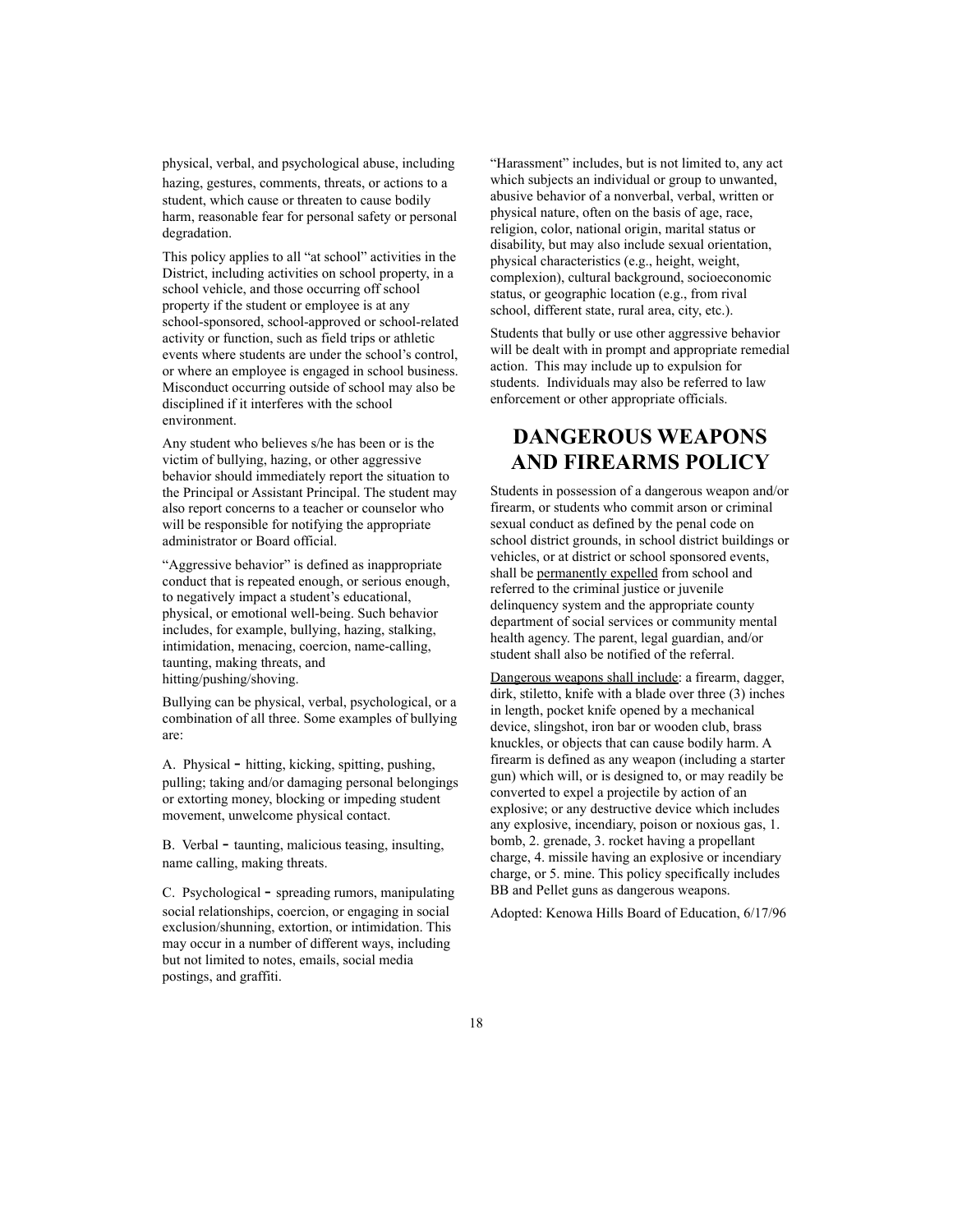## **ADDITIONAL BOARD POLICY ADOPTIONS**

#### **VERBAL ASSAULT**

Any student in grade 6 or above who commits a "verbal assault" against a district employee, volunteer or contractor on school property, on a school bus or other related vehicle, or at a school sponsored activity or event shall be subject to expulsion for up to 180 school days. The Board may modify the expulsion period on a case-by-case basis.

For the purpose of this policy, "verbal assault" occurs when (1) a student intentionally makes a verbal threat to inflict serious bodily injury to a District employee, volunteer or contractor; and (2) the District employee, volunteer or contractor reasonably believes that he or she is in immediate danger of serious bodily injury from the student; and (3) the District employee, volunteer or contractor reasonably believes that the student has the apparent ability, actual intention and means to immediately, or in the immediate future, inflict serious bodily injury on the District employee, volunteer or contractor, if the student is not prevented from doing so.

Adopted: Kenowa Hills Board of Education, 9/2/99.

#### **PHYSICAL ASSAULT ON ADULTS**

Any student in grade 6 or above who physically assaults a school employee, volunteer, or contractor shall be permanently expelled from all Michigan Public Schools subject to reinstatement after 180 days. The statute defines "physical assault" as "intentionally causing or attempting to cause physical harm to another through force or violence".

Adopted: Kenowa Hills Board of Education, 9/2/99.

#### **PHYSICAL ASSAULT ON ANOTHER STUDENT -**

There is a mandatory expulsion for up to 180 days, when a student in grade 6 or above commits a physical assault upon another student that occurs on school property, at any school sponsored activity, or on any school-related vehicle. Physical assault is defined as "intentionally causing or attempting to cause physical harm to another through force or violence".

Adopted: Kenowa Hills Board of Education, 9/2/99.

## **NOTICE OF NON-DISCRIMINATION**

It is the policy of the Kenowa Hills Public School District that no person shall, on the basis of race, color, religion, national origin or ancestry, sex, age, disability, height, weight or marital status be excluded from participation in, be denied the benefits of or be subjected to discrimination during any program or activity or in employment. The following person has been designated to handle inquiries regarding non-discrimination policies:

Director of Finance 2325 Four Mile Road N.W. Grand Rapids, Michigan 49544

Phone: 1-616-784-2511

## **RELEASE OF DIRECTORY INFORMATION**

Kenowa Hills Public Schools, in accordance with the Family Rights and Privacy Act, has the practice of releasing student directory information to organizations or groups that request such information, unless the parents/guardians of a student request in writing that such information be withheld. Please forward that request to withhold directory information from being released to the attention of the building principal. This request must be made each school year.

Directory information may include the student's: name, address, telephone number, date of birth, place of birth, major field of study, participation in school activities, dates of school attendance, honors, awards, and other similar information.

## **NOTIFICATION OF RIGHTS UNDER FAMILY EDUCATIONAL RIGHTS AND PRIVACY ACT (FERPA)**

The Family Educational Rights and Privacy Act (FERPA) afford parents and students over 18 years of age certain rights with respect to students' educational records. These rights are: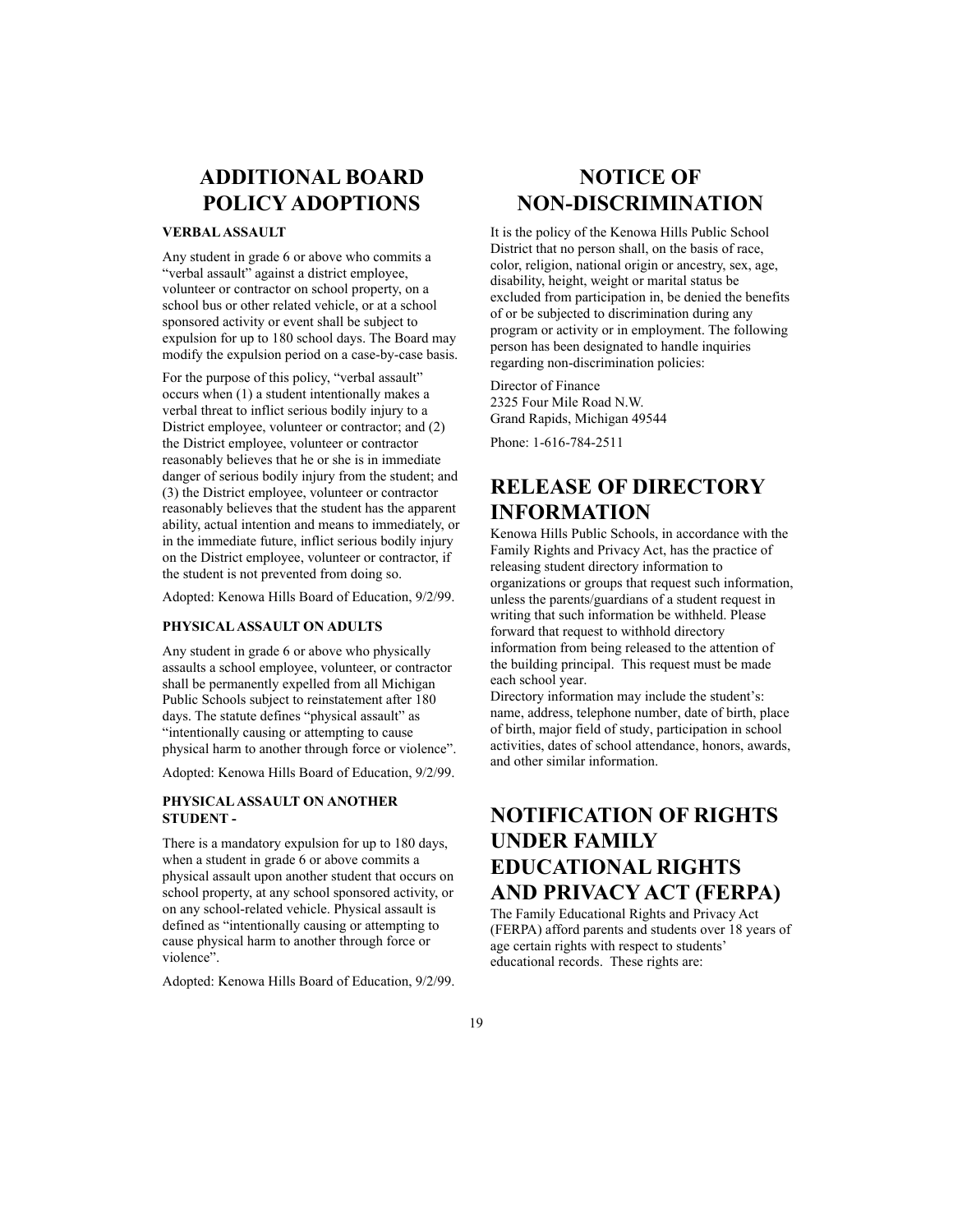1. The right to inspect and review the student's educational records within 45 days of the day the school receives a request for access.

> Parents or eligible students should submit to the School principal (or appropriate school official) a written request that identifies the record(s) they wish to inspect. The School official will make arrangements for access and notify the parent or eligible student of the time and place where the records may be inspected.

- 2. The right to request the amendment of the student's education records that the parent or eligible student believes is inaccurate. Parents or eligible students may ask the School to amend a record that they believe is inaccurate. They should write the School principal (or appropriate school official), clearly identify the part of the record they want changed, and specify why it is inaccurate. If the School decides not to amend the record as requested by the parent or eligible student, the School will notify the parent or eligible student of the decision and advise them of their right to a hearing regarding the request for amendment. Additional information regarding the hearing procedures will be provided to the parent or eligible student when notified of the right to a hearing.
- 3. The right to consent to disclosures of personally identifiable information contained in the student's education records, except to the extent that FERPA authorizes disclosure without consent. One exception, which permits disclosure without consent, is disclosure to school officials with legitimate educational interests. A school official is a person employed by the School as an administrator, supervisor, instructor, or support staff member (including health or

medical staff and law enforcement unit personnel); a person serving on the School Board; a person or company with whom the School has contracted to perform a special task (such as an attorney, auditor, medical consultant, or therapist); or a parent or student serving on an official committee, such as a disciplinary or grievance committee, or assisting another school official in performing his or her tasks. A school official has a legitimate educational interest if the official needs to review an education record in order to fulfill his or her professional responsibility. Upon request, the School discloses education records without consent to officials of another school district in which a student seeks or intends to enroll (NOTE: FERPA requires a school district to make a reasonable attempt to notify the parent or student of the records request unless it states in its annual notification that it intends to forward records on request.)

4. The right to file a complaint with the U.S. Department of Education concerning alleged failures by the *School District* to comply with the requirements of FERPA. The name and address of the Office that administers FERPA are:

Family Policy Compliance Office

U.S. Department of Education 400 Maryland Avenue SW Washington DC 20202-5901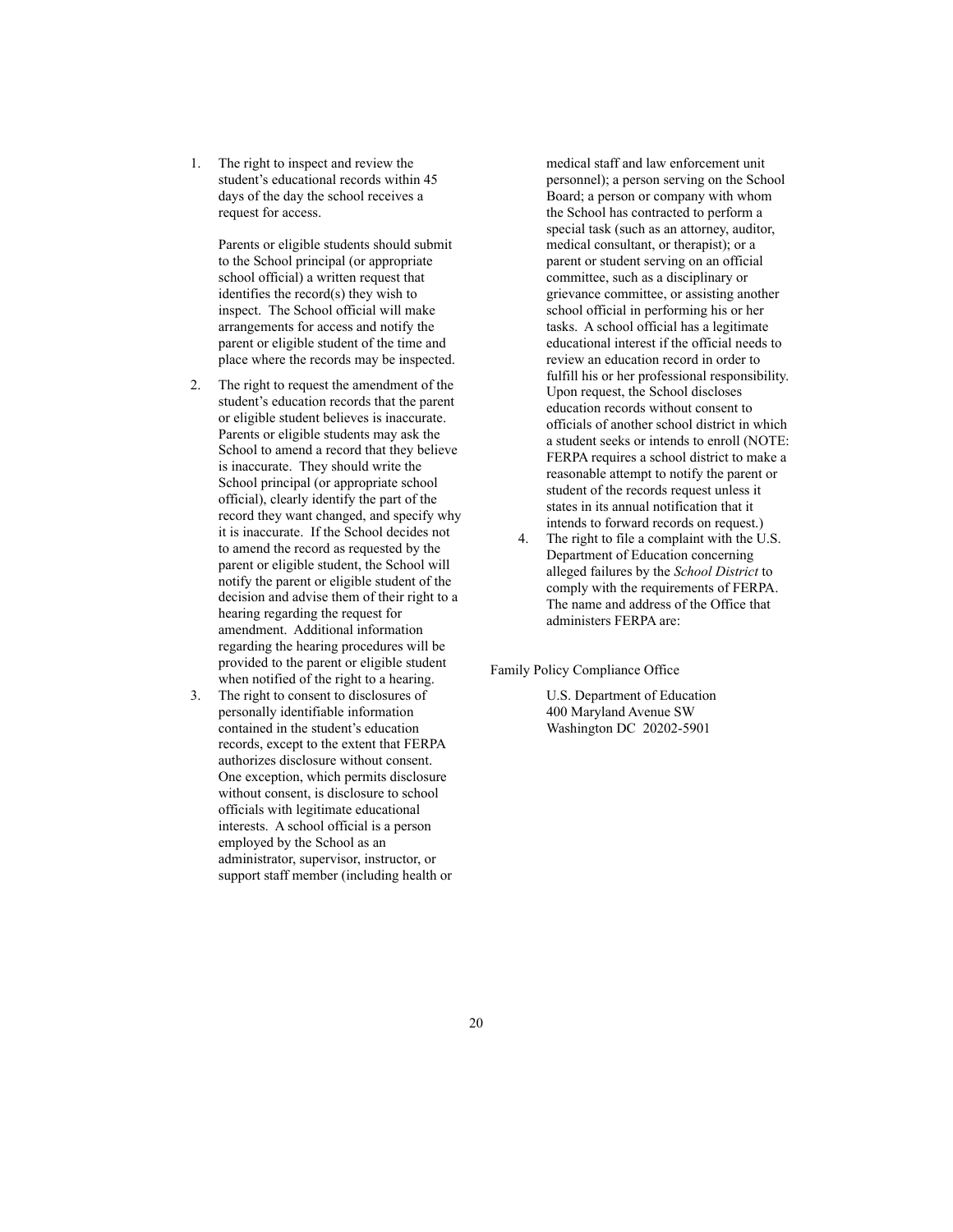#### **Title IX Statement and Grievance Procedure**

#### **1. Title IX Statement**

Title IX prohibits discrimination on the basis of sex, including sexual harassment, in any program, service or activity, including but not limited to, educational programs or activities, such as, extracurricular activities, student services, academic counseling, discipline, classroom assignment, grading, athletics, and transportation, operated by Kenowa Hills Public Schools ("District"), including admission to these programs and activities. Title IX also prohibits sex discrimination in employment.

The District encourages anyone within the school community who believes a Title IX violation may have occurred to report their concerns to a District Title IX Coordinator identified below.

| Bill Dinkelmann                 | OR. | <b>Brooke Davis</b>                              |
|---------------------------------|-----|--------------------------------------------------|
| <b>Assistant Superintendent</b> |     | Director of Diversity, Equity, and Mental Health |
| 2325 Four Mile Road NW          |     | 2325 Four Mile Road NW                           |
| Grand Rapids, MI 49544          |     | Grand Rapids, MI 49544                           |
| $(616) 784 - 2511$              |     | $(616) 784 - 2511$                               |
| bdinkelmann@khps.org            |     | btdavis@khps.org                                 |

#### *Definitions*

"School community" means students, parents/legal guardians, administrators, professional and support staff, as well as Board of Education members, agents, volunteers, contractors or other persons subject to the control and supervision of the Board.

"Complainant" or "reporting party" refers to the person submitting a Title IX complaint.

"Respondent" or "responding party" means the person identified as violating Title IX.

"Third parties" include, but are not limited to, guests and/or visitors on District property (*e.g.*, visiting speakers, participants on opposing athletic teams, parents), vendors doing business with or seeking to do business with the Board of Education ("Board") and other individuals who come into contact with members of the school community at school-related events/activities (whether on or off District property).

#### **2. Grievance Procedures**

#### *Reporting*

If students, their parents/guardians, or anyone else on their behalf believe that they have been subjected to sex discrimination, sexual harassment or sexual assault by school board members, staff, vendors, contractors, or other persons doing business with the District, then a complaint should be immediately reported to the principal of the school where the student attends and/or to the Assistant Superintendent, Bill Dinkelmann; Email bdinkelmann@khps.org) or Director of Diversity, Equity, and Mental Health, Brooke Davis (Email btdavis@khps.org), who is the Title IX Coordinator responsible for Title IX complaints involving adults. Principals shall report any such Title IX complaints to the Assistant Superintendent, who is the Title IX Coordinator responsible for any Title IX complaint involving a staff member or third party.

If the Title IX complaint involves students as both the complainant/alleged victim and responding party, then the complaint should be immediately reported to the principal of the school where the student attends and/or to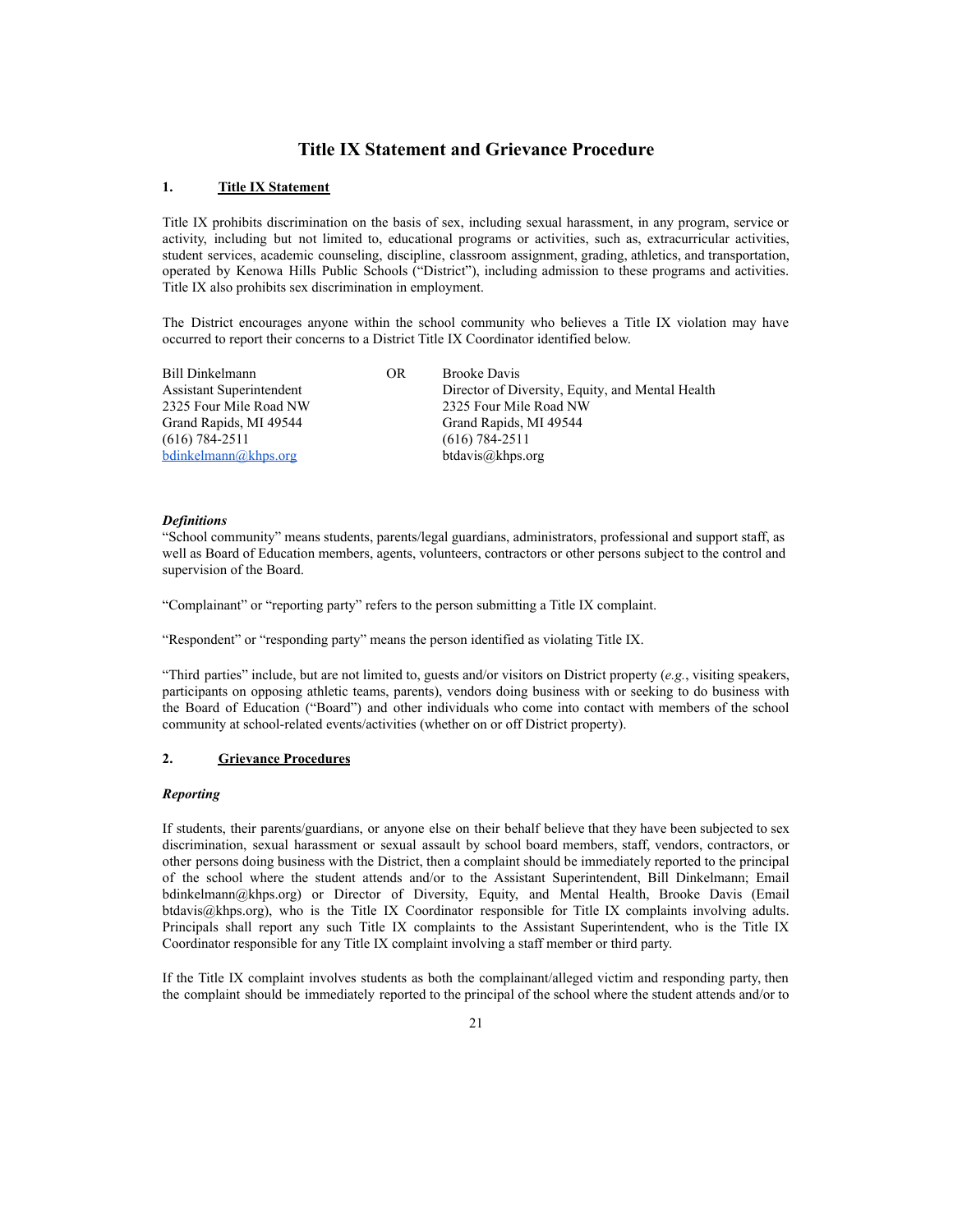the Assistant Superintendent, Bill Dinkelmann (Phone No. (616) 784-2511; Email bdinkelmann@khps.org) or Director of Diversity, Equity, and Mental Health, Brooke Davis (Email btdavis@khps.org) who are the Title IX Coordinators for complaints involving students. Principals shall report any such Title IX complaints to the Assistant Superintendent, who is the Title IX Coordinator responsible for any Title IX complaint involving students as both the complainant/alleged victim and responding party.

Each Title IX Coordinator is responsible for providing to the other Title IX Coordinator a copy of a Title IX complaint that was submitted to the incorrect Title IX Coordinator.

All District employees are expected to promptly report sexual harassment and sexual assault that they observe or hear about to the appropriate Title IX Coordinator.

Any complaints involving employment issues, involving employees and students or involving third parties (whether adult or non-student minors) should be reported to the Assistant Superintendent, Bill Dinkelmann (Phone No. (616) 784-2511; Email bdinkelmann@khps.org), who is the Title IX Coordinator responsible for Title IX complaints involving staff members and third parties.

Reports can be made both orally or in writing and should be as specific as possible. The person making the report should identify the alleged victim, perpetrator(s) and witness(es), and describe in detail what occurred, including date(s), time(s) and location(s). The District, however, will investigate and address all reports.

The complainant has the right to simultaneously file a criminal, administrative, or civil complaint. The complainant's decision to file criminal charges or another complaint does not diminish the District's obligation to investigate a complaint made by the complainant to the District.

Any incidents of sexual harassment and/or sexual assault that come to the District's attention through means other than a formal complaint will also be promptly reported to a Title IX Coordinator, promptly investigated and appropriately addressed.

#### **3. Examples of Title IX Violations:**

Title IX protects students and staff from harassment or discrimination on the basis of sex during educational or extracurricular programs and activities, whether they take place at school or elsewhere. Sex discrimination usually involves unequal treatment on the basis of sex and can be perpetrated by students, staff members or employees, volunteers, vendors, contractors or visitors to the school. Title IX protects employees from sex discrimination, sexual harassment or sexual assault.

Sexual harassment is unwelcome verbal or physical conduct of a sexual nature that is sufficiently severe, persistent or pervasive that it denies or limits an individual's ability to participate in or benefit from the District's programs and activities. Sexual harassment may include, but is not limited to, the following:

- Unwelcome sexual advances;
- Unwelcome sexual verbal expressions, including graphic sexual commentaries about a person's body, dress, appearance, or sexual activities; unwelcome sexually degrading language, jokes or innuendoes; unwelcome sexually degrading language or innuendoes; unwelcome suggestive or insulting sounds or whistles; obscene telephone calls, text messages or email;
- Requests for sexual favors and other verbal, nonverbal or physical conduct of a sexual nature;
- Verbal harassment or abuse;
- Pressure to engage in sexual activity;
- Repeated remarks with sexual implications;
- Unwelcome touching; and/or
- Suggesting or demanding sexual involvement, accompanied by implied or explicit threats.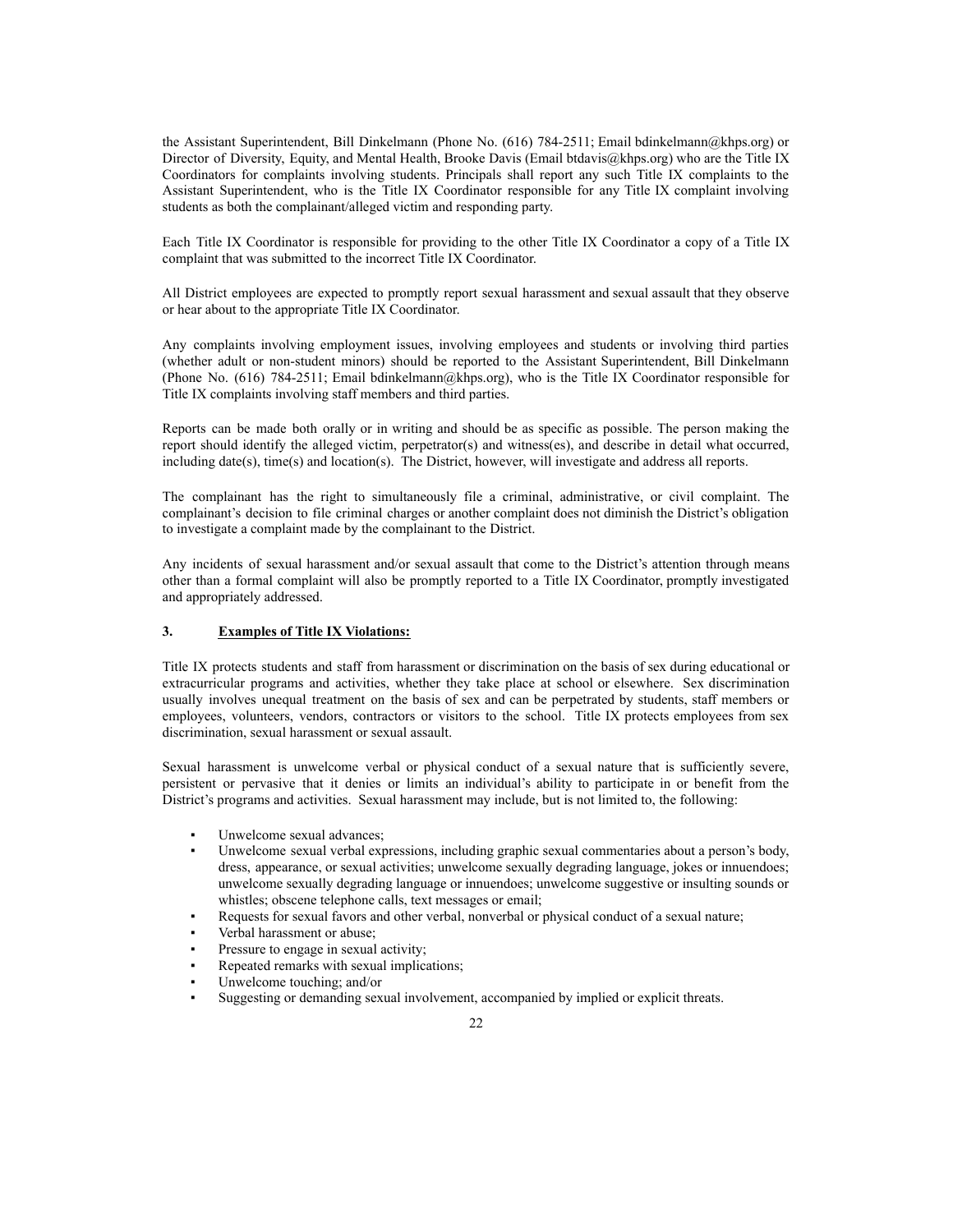In the case of employees, sexual harassment includes any unwelcome verbal or physical conduct of a sexual nature that is sufficiently severe, persistent, or pervasive that creates a hostile work environment or adversely affects the employee's working conditions.

Conduct is considered unwelcome if the person did not request or invite it and/or regards the conduct as undesirable or offensive.

Sexual violence refers to physical sexual activity perpetrated against a person's will or where a person is incapable of giving consent (*e.g.*, due to the student's age or use of drugs or alcohol, or because an intellectual or other disability prevents the student from having the capacity to give consent). Sexual violence includes, but is not limited to, conduct that is criminal in nature, such as rape, sexual assault, dating violence and sexually motivated stalking.

Gender-based harassment is unwelcome conduct based on a person's actual or perceived sex or sexual orientation. It includes slurs, taunts, stereotypes or name-calling, as well as gender-motivated physical threats, attacks or other hateful conduct based on a person's sex or failure to conform to sex stereotypes.

#### **4. Informal Resolution Process**

If appropriate as determined by the Title IX Coordinator, the complaining party and the respondent may voluntarily agree to participate in an informal resolution process that does not involve a full investigation and determination. Prior to the informal resolution process commencing, both parties will receive written notice of the charges and allegations and will be advised of their option to engage in a formal resolution process. The complainant will not be required to resolve the problem directly with the respondent, and either party has the right to end the informal process at any time and begin the formal process for investigating the complaint. The District reserves the right to prohibit the informal resolution process for complaints involving an employee and a student. The informal process should be completed on or before thirty (30) days after the complaint is filed.

#### **5. Formal Resolution Process**

If the parties choose not to engage in the informal resolution process, or choose to stop the informal resolution process at any time, the District will conduct a prompt and full investigation into any Title IX complaint. An investigation will afford both the complaining party and the respondent a full and fair opportunity to be heard, submit documentation and evidence supporting or rebutting the allegation(s), and identify witnesses. All parties involved in the investigation will be provided with a copy of this Title IX Statement and Grievance Procedures.

Investigations may be conducted by the appropriate Title IX Coordinator or designee, such as a building administrator or other administrator, who has been trained in Title IX procedures. The District reserves the right to obtain or consult with a third party investigator or resource at any time during the complaint, investigation, or determination process.

Prior to and during the investigation process, the Title IX Coordinator or designee will meet independently with the complaining party and with the respondent and discuss, where appropriate, any interim and/or remedial measures imposed during the investigation.

#### *Confidentiality*

All complaints, interviews and investigations will be treated with confidentiality as allowed under the law. Only those employees or students whose participation in the investigation is required, or those individuals with a legitimate reason to know, will be informed. During the course of the investigation, the Title IX Coordinator or designee will instruct all interviewees about the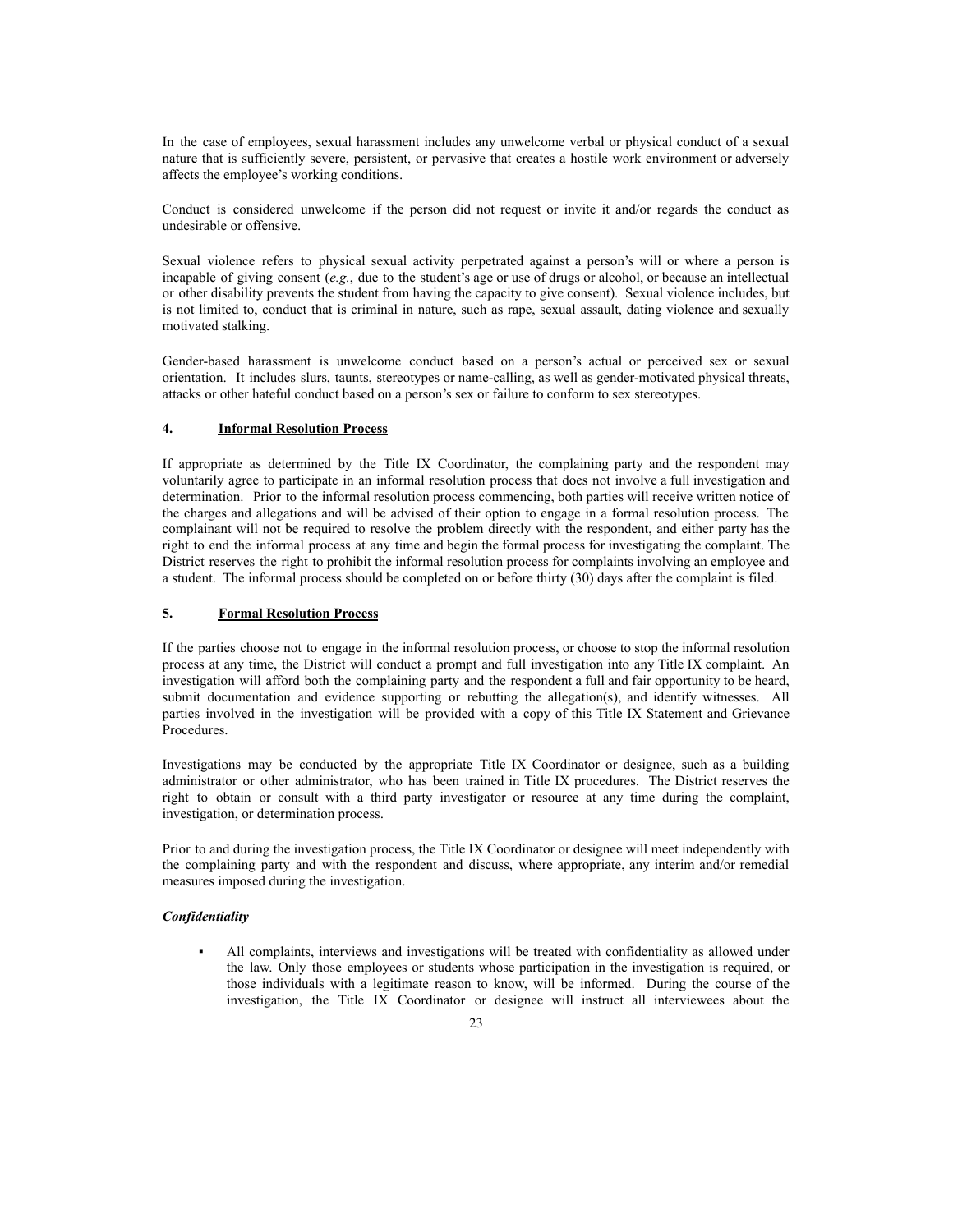importance of the maintaining confidentiality. Interviewees will be directed not to disclose any information that the interviewee learns or provides during the course of the investigation to third parties. At times, the complainant or, where applicable, the complainant's parent may request that the complainant's name or the alleged victim's name not be disclosed to the alleged perpetrator or that no investigation or disciplinary action be pursued. The Title IX Coordinator or designee will endeavor to balance the privacy request with the District's obligation to provide a safe and non-discriminatory environment and the Respondent's due process rights. If appropriate, the Title IX Coordinator or designee will advise that honoring a confidentiality request may limit the District's ability to fully respond to the complaint, including pursuing disciplinary action against the alleged perpetrator.

#### *Retaliation Prohibited*

- At the beginning of the investigation, the Title IX Coordinator or designee will explain that Title IX includes protections against retaliation and that the school will take steps to prevent retaliation and that the District will strongly react to any retaliatory actions, including any acts of retaliatory harassment, should they occur. No student, parent/guardian, employee, or member of the public shall be retaliated against for filing a complaint of discrimination or participating in the investigation of the complaint.
- Any person can report a claim of retaliation verbally or in writing to a Title IX Coordinator or school building principal (who in turn will report the complaint of retaliation to the Title IX Coordinator). Should the District receive a retaliation complaint, the District will promptly investigate and take all necessary steps within its control to stop any confirmed retaliatory acts/behavior.

#### *Investigation Procedure*

- Investigations must begin promptly, proceed impartially, and treat all parties equitably. This includes providing both parties an opportunity to present witnesses and other evidence. The investigation will be concluded within thirty (30) calendar days but no more than sixty (60) days after a complaint is filed, unless there is good cause to continue the investigation beyond sixty (60) days.
- For complaints involving an alleged hostile environment based on sex, in determining whether the alleged conduct constitutes sexual harassment, the totality of the circumstances, the nature of the harassment, and the context in which the alleged incident(s) occurred will be investigated.
- All documentation regarding the complaint and the investigation will be stored in a separate confidential file maintained by the Title IX Coordinator.
- A prompt and thorough investigation of the complaint shall be conducted as follows:
	- Obtain complainant's and respondent's statements (clear, concise, with as much detail as possible).
	- Notify complainant, victim (if other than complainant), respondent, and the parent/guardian of each, if minor students, that they have the right to provide witnesses and other evidence.
	- Question any witnesses who are involved in or have knowledge of the incident, and document accordingly.
	- Review the student records/files applicable to the complaint.
	- Keep complainant, or victim (if other than complainant), and any minor student's parent/guardian apprised in writing of the progress of the investigation if it cannot be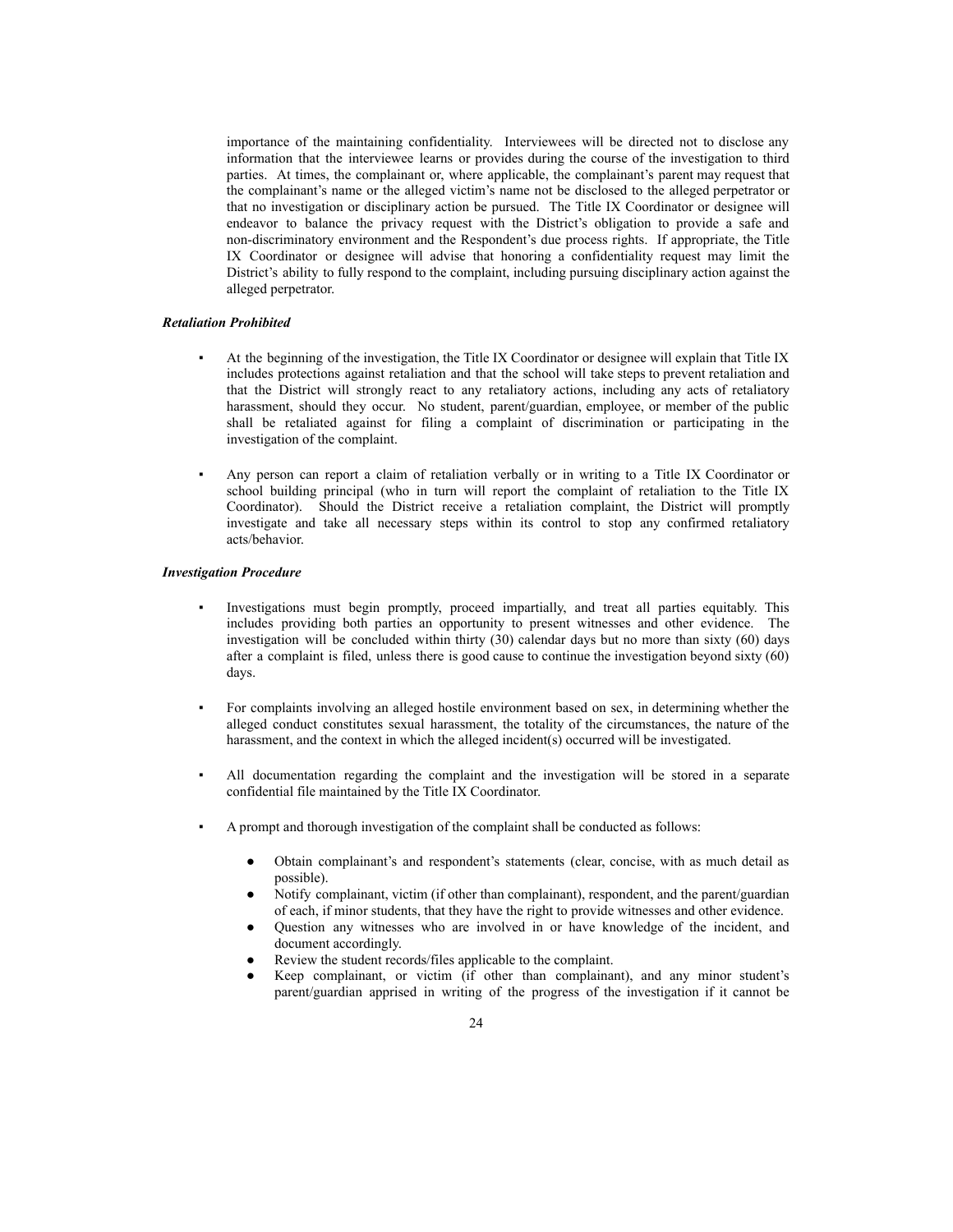concluded within ten (10) business days and provide an estimated timeline for the investigation.

• The Title IX Coordinator who is the Assistant Superintendent will lead the investigation if a staff member or a third party, such as a contractor assigned to work at the school, is a party to the complaint.

#### *Interim protective measures*

During the course of its investigation, upon request of a party, or on its own initiative, the District may implement interim measures prior to or during the investigation of a complaint. A party can submit requests for interim measures, either verbally or in writing, to the investigator and/or to the Title IX Coordinator. (The investigator will notify the Title IX Coordinator of any request for interim measures.) Interim measures are individualized services offered as appropriate to either the complainant or responding party. Interim measures include, but are not limited to, counseling, extensions of time, modifications of work or class schedules, appropriate emotional and/or academic support, restrictions on contact between the parties, leaves of absences, and increased monitoring and support. In fairly assessing the need for either party to receive interim measures, the District will not rely on fixed rules or any assumptions that favor one party over another. Interim measures will be made available to both parties, as appropriate. In imposing interim measures, the Title IX Coordinator or designee will make every effort to avoid depriving any student of his/her education. The District will take steps to ensure that any interim measure minimizes the burden on the parties, and that the Title IX Coordinator or designee will communicate with the parties throughout the investigation to ensure any interim measures are necessary and effective based on the parties' needs.

#### *Resolution of Investigation*

On or before sixty (60) days after the complaint is filed:

- A. If the investigation reveals that the complaint **has merit by a preponderance of the evidence**, the following action should be taken:
	- 1. For cases **involving only students**, the investigator will confer with the Assistant Superintendent and if appropriate with the building administrator to determine what action is necessary to resolve the complaint and prevent recurrence.
	- 2. For cases **involving staff members or a third party, such as a contractor assigned to work within the District**, the investigator will confer with the Assistant Superintendent.
	- 3. The District shall take reasonable, timely, age-appropriate and effective corrective action based upon the situation and nature of the complaint. Appropriate corrective action may include classroom reassignment, increased staff supervision, counseling, academic support services, additional training for students and staff, and reporting procedures, safety plan, behavioral support plan and/or disciplinary action under the Student Code of Conduct or under the District's policies and procedures.
	- 4. In employee cases involving an employment discrimination claim or a claim of sexual harassment, the District shall take appropriate corrective actions, including but not limited to, make-whole remedies, reassignment or transfers, no-contact order, counseling, safety plans and/or disciplinary action against the perpetrator.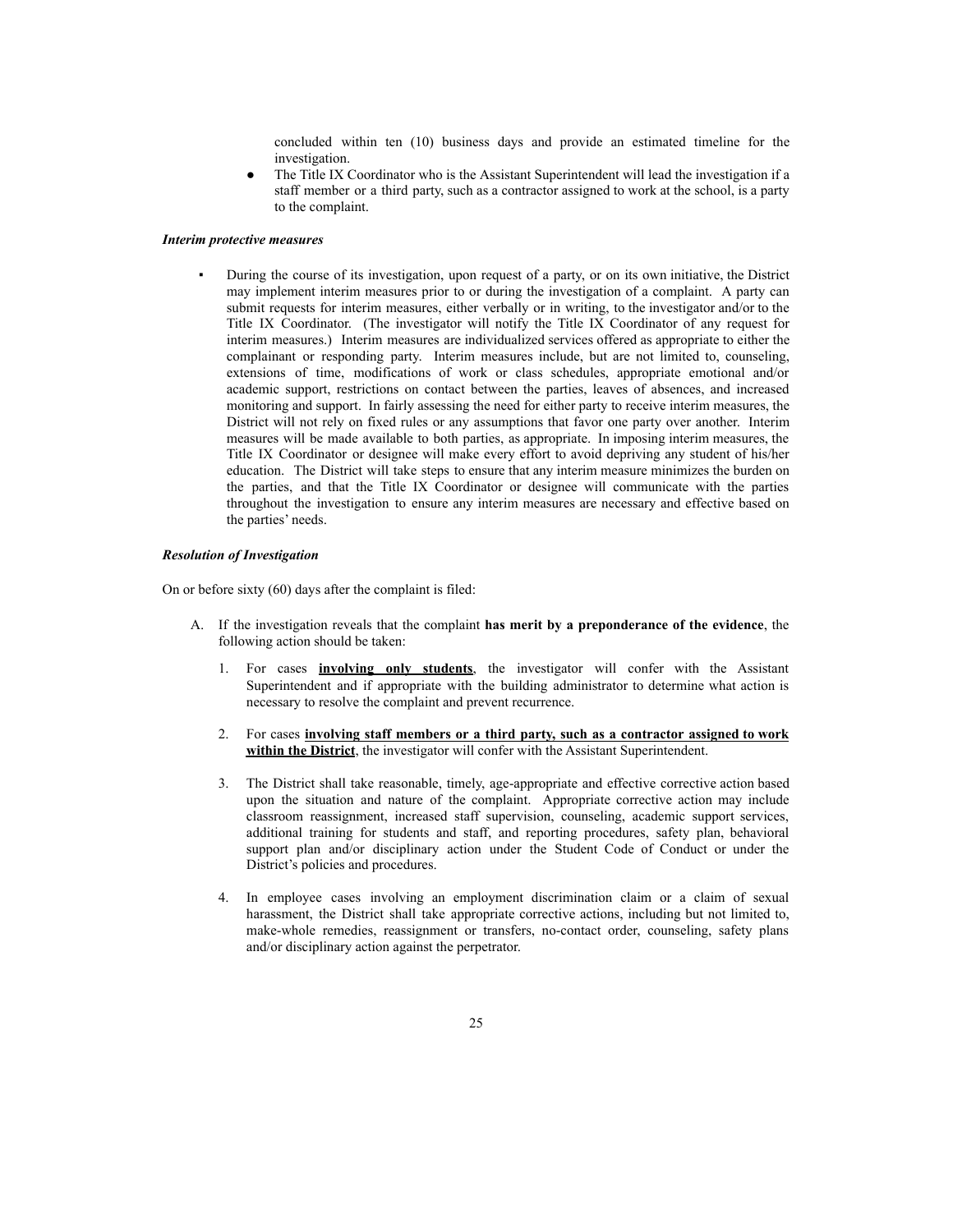- 5. The Title IX Coordinator's findings will be documented in a final report and summarized in writing to the complainant, victim (if other than complainant), respondent and minor students' parents/guardians, and any other necessary parties.
- 6. If a student, appropriate discipline for students will be imposed according to the Student Code of Conduct, depending upon the evidence presented and the severity of the incident.
- 7. Student findings and corrective actions will be documented in the student or employee record of the accused.
- 8. After each investigation, the Title IX Coordinator will reiterate to all individuals involved in the investigation the Board's policy regarding sex discrimination, sexual harassment and prohibition against retaliation.
- 9. The principal or his/her designee will periodically check in with the complainant, or victim (if other than complainant), and, as appropriate, parents/guardians to ensure that no further acts of discrimination are occurring.
- B. If the investigation shows that the complaint **is without merit**, the following action will be taken:
	- 1. The Title IX Coordinator's findings will be documented in a final report and summarized in writing to the complainant, victim (if other than complainant), respondent, minor students' parents/guardians, and any other necessary parties.
	- 2. After each investigation, the Title IX Coordinator will reiterate to all individuals involved in the investigation the Board's policy regarding sex discrimination, sexual harassment and prohibition against retaliation.
	- 3. The investigation file will be closed.

## **Annual Notice of the Right to Request a Personal Curriculum (PC) Modifying Michigan Merit Curriculum (MMC) requirements for Graduation with a Regular High School Diploma**

The Personal Curriculum is a process to modify specific graduation credit requirements and/or content expectations based on the individual learning needs of a student. It is designed to serve students who want to accelerate or go beyond the MMC requirements and students who need to individualize learning requirements to meet the MMC requirements for high school graduation.

The parent or guardian of a student for whom a personal curriculum is sought, or the student (if age of majority) or an emancipated minor may request a personal curriculum.

Other potential requesters include a current teacher of the student who has expertise in the proposed area to be modified by the PC, or who is determined by the principal to have qualifications otherwise relevant to developing a PC, or a school counselor.

According to Section 380.1278b amended of the Revised School Code regarding the Michigan Merit Curriculum and personal curriculum, if the request for a personal curriculum is made by the pupil's parent or

legal guardian or, if the pupil is a least age 18 or is an emancipated minor, by the pupil, the school district or public school academy shall develop a personal curriculum for the pupil.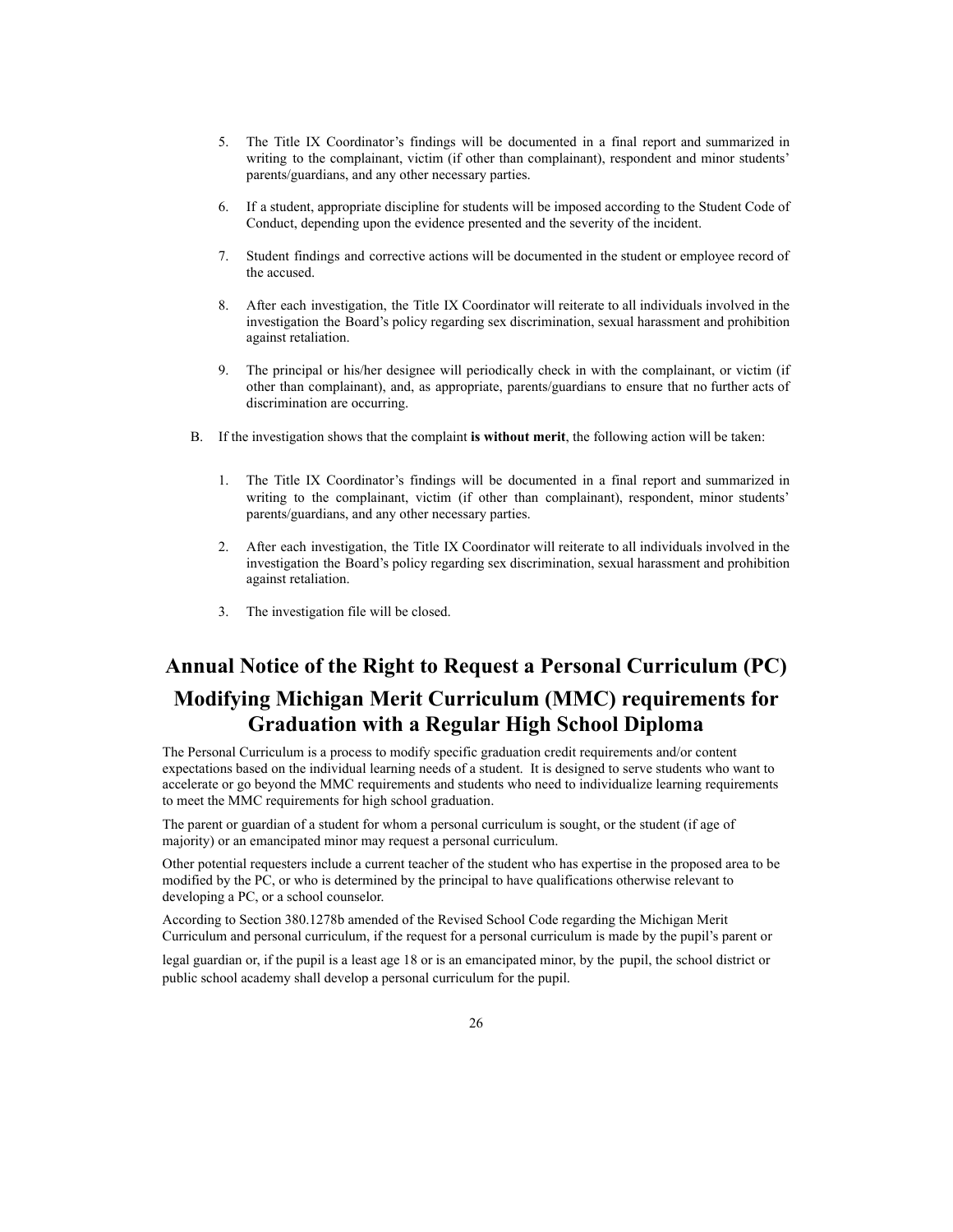With the passing of House Bills 4465 and 4466 in June 2014 effective April 2015, Graduation Requirements now include the following (plus any additional local requirements):

| <b>Mathematics</b>                                                                                                                                                                                                                                                                                                                           |                                                                                                                                                                                                                                                                                                                                                                                                                                                  |  |
|----------------------------------------------------------------------------------------------------------------------------------------------------------------------------------------------------------------------------------------------------------------------------------------------------------------------------------------------|--------------------------------------------------------------------------------------------------------------------------------------------------------------------------------------------------------------------------------------------------------------------------------------------------------------------------------------------------------------------------------------------------------------------------------------------------|--|
| <b>Michigan Merit Curriculum</b>                                                                                                                                                                                                                                                                                                             | <b>Personal Curriculum Options</b>                                                                                                                                                                                                                                                                                                                                                                                                               |  |
| 4 credits of mathematics, including: 380.1278a (1,a,i)                                                                                                                                                                                                                                                                                       | 3 1/2 credits of mathematics, including: MCL380.1278b<br>(5,a)                                                                                                                                                                                                                                                                                                                                                                                   |  |
| Algebra I (may be granted prior to grade 9)                                                                                                                                                                                                                                                                                                  | Algebra I (may be granted prior to grade 9)                                                                                                                                                                                                                                                                                                                                                                                                      |  |
| Geometry                                                                                                                                                                                                                                                                                                                                     | Geometry                                                                                                                                                                                                                                                                                                                                                                                                                                         |  |
| Algebra II or<br>• Algebra II over 2 years for 2 credits<br>·ŸAlgebra II over 1.5 years for 1.5 credits<br>.ŸA MDE-approved CTE program such as machining,<br>electronics, construction, welding, engineering,<br>computer science, renewable energy if course includes<br>some Algebra II content assessed on the state high<br>school test | Algebra II may be modified if the student meets one or<br>more of the following:<br>. One semester of Algebra II<br>. Algebra II over 2 years for 2 credits<br>• Algebra II over 1.5 years for 1.5 credits<br>• A MDE-approved CTE program or curriculum that<br>completes the same content as Algebra II benchmarks<br>assessed on State HS Assessment<br>. One semester of statistics, functions and data analysis or<br>technical mathematics |  |
| An additional math credit (trigonometry, statistics,<br>pre-calculus, calculus, applied math, accounting,<br>business math, a retake of Algebra II, or financial<br>literacy)                                                                                                                                                                | Students must successfully complete at least 1 math credit<br>during his or her final 2 years of high school                                                                                                                                                                                                                                                                                                                                     |  |
| Students must successfully complete at least one math<br>course during final High School year                                                                                                                                                                                                                                                |                                                                                                                                                                                                                                                                                                                                                                                                                                                  |  |
| <b>English Language Arts (no modifications)</b>                                                                                                                                                                                                                                                                                              |                                                                                                                                                                                                                                                                                                                                                                                                                                                  |  |
| At least 4 credits of English Language Arts MCL380.1278b (1,a)                                                                                                                                                                                                                                                                               |                                                                                                                                                                                                                                                                                                                                                                                                                                                  |  |
| Science (no modifications)                                                                                                                                                                                                                                                                                                                   |                                                                                                                                                                                                                                                                                                                                                                                                                                                  |  |
| At least 3 credits of Science, including: MCL 380.1278b (1,b)                                                                                                                                                                                                                                                                                |                                                                                                                                                                                                                                                                                                                                                                                                                                                  |  |
| Biology                                                                                                                                                                                                                                                                                                                                      |                                                                                                                                                                                                                                                                                                                                                                                                                                                  |  |
| Chemistry, physics, anatomy, ag science, or<br>MDE-approved program with the same chemistry or<br>physics content                                                                                                                                                                                                                            |                                                                                                                                                                                                                                                                                                                                                                                                                                                  |  |
| One additional science credit or MDE-approved<br>computer science or CTE program                                                                                                                                                                                                                                                             |                                                                                                                                                                                                                                                                                                                                                                                                                                                  |  |

| <b>Social Science</b>                                                          |                                                                                                      |  |
|--------------------------------------------------------------------------------|------------------------------------------------------------------------------------------------------|--|
| <b>Michigan Merit Curriculum</b>                                               | <b>Personal Curriculum Options</b>                                                                   |  |
| At least 3 credits in <b>Social Science</b> , including:<br>380.1278a (1,a,ii) | At least 2 credits of Social Science, including 1/2 credit of<br>Civics MCL 380.1278b (5,h)          |  |
| 1 credit United States History and Geography                                   | 1 additional credit in ELA, mathematics, science, a language<br>other than English, or a CTE program |  |
| 1 credit World History and Geography                                           |                                                                                                      |  |
| 1/2 credit in Economics                                                        |                                                                                                      |  |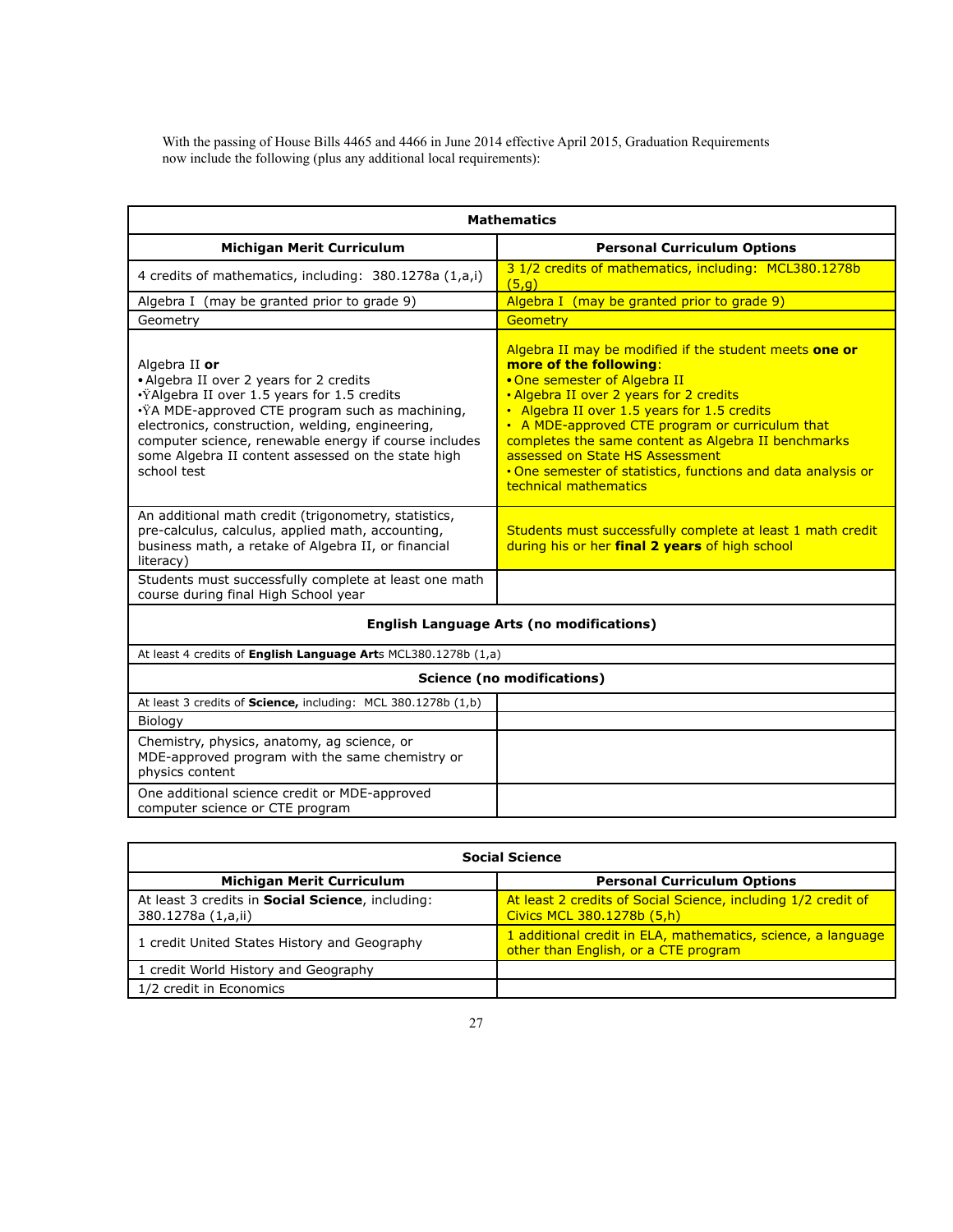| 1/2 credit In Civics                                                                                                                                                                                                    |                                                                                                                                                                                                    |  |
|-------------------------------------------------------------------------------------------------------------------------------------------------------------------------------------------------------------------------|----------------------------------------------------------------------------------------------------------------------------------------------------------------------------------------------------|--|
| <b>Health and Physical Education</b>                                                                                                                                                                                    |                                                                                                                                                                                                    |  |
| At least 1 credit that includes both Health and Physical<br>Education MCL 380.1278a (1,a,iii)                                                                                                                           | May substitute an additional credit in ELA, mathematics,<br>science, a language other than English, or a CTE program<br>MCL 380.1278b (5,i)                                                        |  |
| OR 1/2 credit in Health, plus 1/2 credit for<br>district-approved participation in extra-curricular<br>athletics or activities involving physical activity                                                              |                                                                                                                                                                                                    |  |
|                                                                                                                                                                                                                         | <b>Visual, Performing or Applied Arts</b>                                                                                                                                                          |  |
| At least 1 credit of Visual, Performing, or Applied Arts<br>MCL 380.1278a (1,a,iv)                                                                                                                                      | May substitute an additional credit in ELA, mathematics,<br>science, a language other than English, or a CTE program<br>MCL 380.1278b (5,j)                                                        |  |
|                                                                                                                                                                                                                         | <b>World Languages</b>                                                                                                                                                                             |  |
| Two World Language credits, both in the SAME<br>lanaguage other than English. Can be earned anytime,<br>K-12, if grade-appropriate MCL 380.1278a (2)<br>(Effective class of 2016)                                       |                                                                                                                                                                                                    |  |
| For Graduating Classes of 2015 through 2020 only,<br>may partially or fully substitute 1 World Language<br>credit with a MDE-approved CTE program or by<br>completing an additional visual or performing arts<br>course |                                                                                                                                                                                                    |  |
| American Sign Language "counts" as a World Language                                                                                                                                                                     |                                                                                                                                                                                                    |  |
| May be an online World Language course                                                                                                                                                                                  |                                                                                                                                                                                                    |  |
|                                                                                                                                                                                                                         | <b>Sub-section K - Students with Disabilities</b>                                                                                                                                                  |  |
|                                                                                                                                                                                                                         | Any modification not otherwise allowed but necessary<br>because the pupil is a child with a disability and<br>modification is consistent with both the students EDP and<br>IEP MCL 380.1278b (5,k) |  |
|                                                                                                                                                                                                                         | <b>Sub-section L - Transfer Students</b>                                                                                                                                                           |  |
|                                                                                                                                                                                                                         | Student transfers in with a least 2 years of HS credits from<br>an out-of-state or from nonpublic school MCL 380.1278b<br>(5,k)                                                                    |  |
|                                                                                                                                                                                                                         | The Personal Curriculum includes as much of the subject<br>content as practical                                                                                                                    |  |
|                                                                                                                                                                                                                         | Must include at least 1 math class during final year of HS                                                                                                                                         |  |
|                                                                                                                                                                                                                         | If the transfer student is enrolled for a least one full school<br>year:<br>. Must take at least Algebra I or<br>. Must take a course normally taken after Algebra I                               |  |
|                                                                                                                                                                                                                         | Must include civics course                                                                                                                                                                         |  |
| <b>Online Learning Requirement</b>                                                                                                                                                                                      |                                                                                                                                                                                                    |  |
| A separate online course or learning experience OR<br>integrated online experience throughout each MMC<br>course MCL 380.1278a (1,b)                                                                                    |                                                                                                                                                                                                    |  |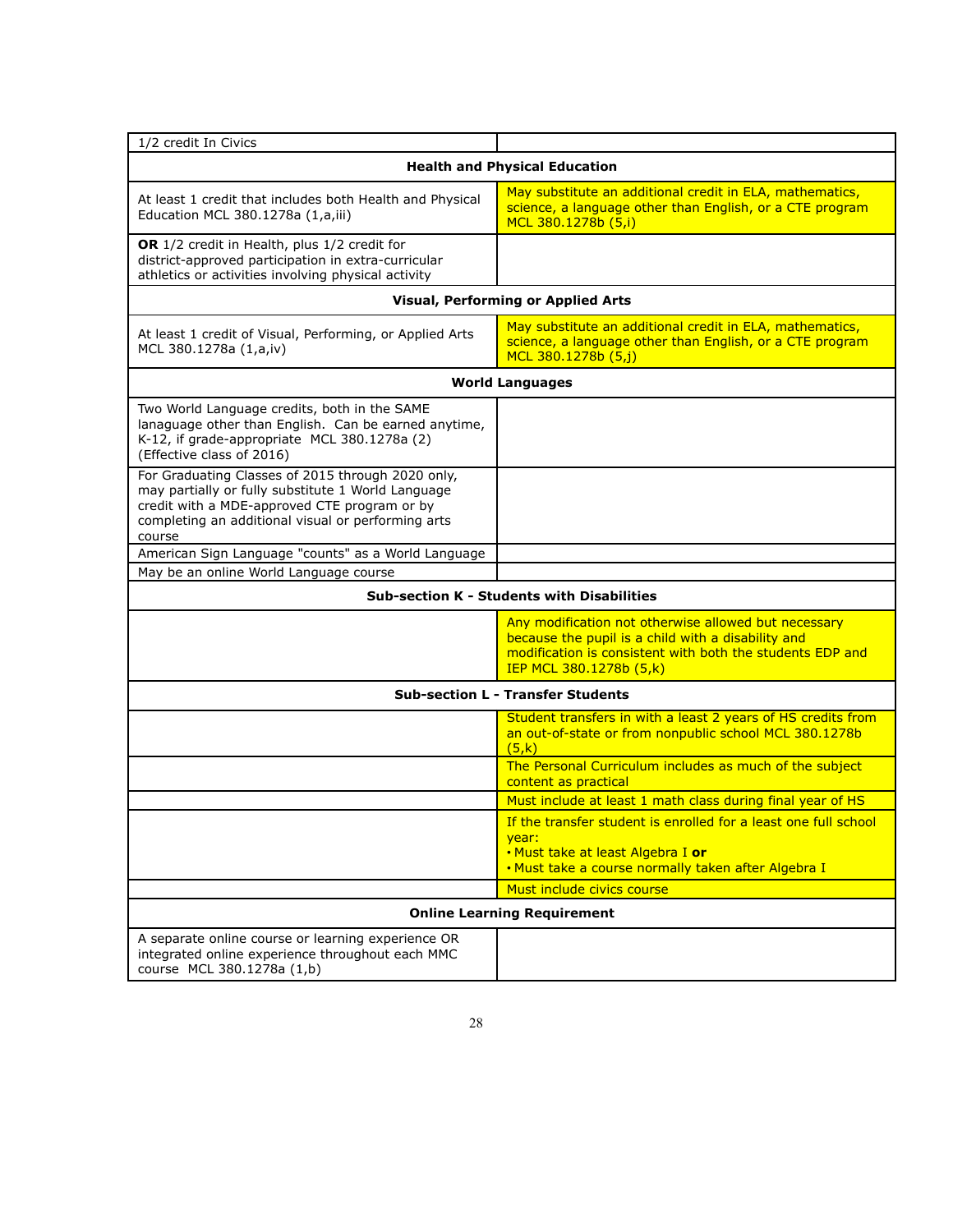| Grade          | <b>GPA</b> | Percentage |
|----------------|------------|------------|
| $\overline{A}$ | 4.0        | $93 - 100$ |
| A-             | 3.7        | $90 - 92$  |
| $B+$           | 3.3        | 87 - 89    |
| в              | 3.0        | $83 - 86$  |
| В-             | 2.7        | $80 - 82$  |
| C+             | 2.3        | 77 - 79    |
| C              | 2.0        | $73 - 76$  |
| $C -$          | 1.7        | $70 - 72$  |
| D+             | 1.3        | 67 - 69    |
| D              | 1.0        | $63 - 66$  |
| D-             | 0.7        | $60 - 62$  |
| E              | 0.0        | ~< 60      |

## Kenowa Hills Grading Scale for Grades 6-8

## **Covid Safety Guidelines**

Disposable level-one (basic) grade surgical masks will be available, when needed, and must be disposed of after each use (i.e. day).

#### **The Board of Education will determine what students must wear a face covering at all times except when drinking, eating or outdoors\*.**

Facial coverings include (1) homemade cloth masks, or (2) disposable level-one (basic) grade surgical masks.